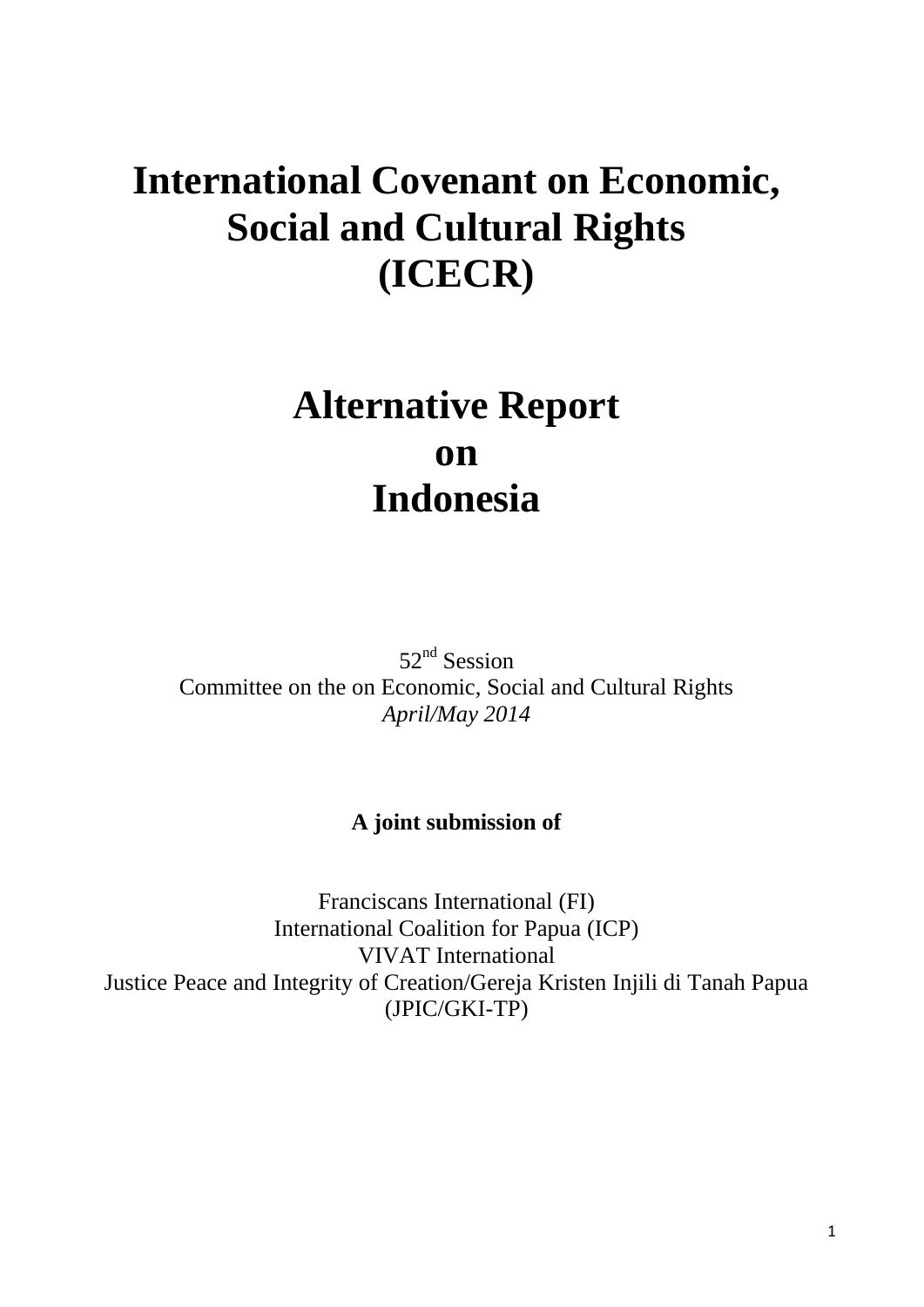## **Introduction**

 $\overline{a}$ 

1. This stakeholders' report is a joint submission of Franciscans International (FI), Human Rights and Peace for Papua: International Coalition for Papua (ICP), VIVAT International. The report highlights key concerns related to economic, social and cultural rights as stipulated in the UN International Covenant on Economic, Social and Cultural Rights (ICESR) in which the Government of Indonesia is a state party. The data and information obtained for this submission came from various contributors and sources including the Medecins du Monde, ELSHAM Papua, Awas MIFEE and some other local NGOs in Papua. The report is structured based on the CESCR list of issues for Indonesia.

# **Article 1 paragraph 2 – Free disposal of natural wealth and resources**

*Issue 3. Please provide information on the framework for the protection of the right of indigenous populations, including Masyarakat Adat, to their customary lands as well as the process through which their customary lands and forests are officially recognized. Please also provide information on concrete measures taken by the State party to address the increasing incidence of land grabbing, as well as examples of cases where such measures have been effective at preventing land grabbing.*

2. The recognition of the right to self determination of the indigenous peoples in Indonesia remains a concern for the implementation of article 1 of the International Covenant on Economic, Social, and Cultural Rights (ICESCR). While the revised Indonesian Constitution 1945 recognises the existence of indigenous communities and their traditional rights as stipulated in article 18B (2), the Government of Indonesian does not recognise the terminology and definition of indigenous peoples as stipulated in the United Nations Declaration on the Rights of Indigenous Peoples (UNDRIP). $^1$  Currently, the Government of Indonesia is preparing the Bill on Recognition and Protection on the Rights of Indigenous Peoples (*Rancangan Undang– Undang Pengakuan dan Perlindungan Hak – Hak Masyarakat Adat – RUU PPHMA*) to be considered for the adoption by the parliament for the period of  $2011 - 2014$ . The civil society organisations continue to raise their concern on the Bill especially concerning the definition of indigenous peoples and the discriminatory terms. The Bill does not use the definition of indigenous peoples as stipulated by Article 1 of the International Labour Organization (ILO) Convention 169 and also fails to comply with the spirit on the UNDRIP.

3. With regard to the indigenous peoples in the provinces of Papua and West Papua (Papua), the Government of Indonesia has failed to guarantee their full enjoyment of human rights. Since the annexation of Papua to Indonesia in 1969 through the Act of Free Choice,<sup>2</sup> the Government of Indonesia uses a more top down and centralised policy for Papua, in which the decisions are taken by the central government in Jakarta without a comprehensive consultation and consent of the Papuan. As an example, the Government of Indonesia adopted Law No.21 /2001 on the Special Autonomy for Papua<sup>[3</sup> with the purpose to bring justice, uphold the rule of law and respect for human rights, accelerate economic development and improve welfare for the people of Papua, as an affirmative policy. However, this Law is considered ineffective. There has

<sup>1</sup> See the statement of the Government of Indonesia on the recommendation of the Human Rights Council's Universal Periodic Review (UPR) A/HRC/21/7/Add.1, para 6.3.

<sup>2</sup> The result of the 1969 Act of Free Choice has been put into question during the Second Papuan Congress in 2000. See <http://www.library.ohiou.edu/indopubs/2000/06/08/0017.html>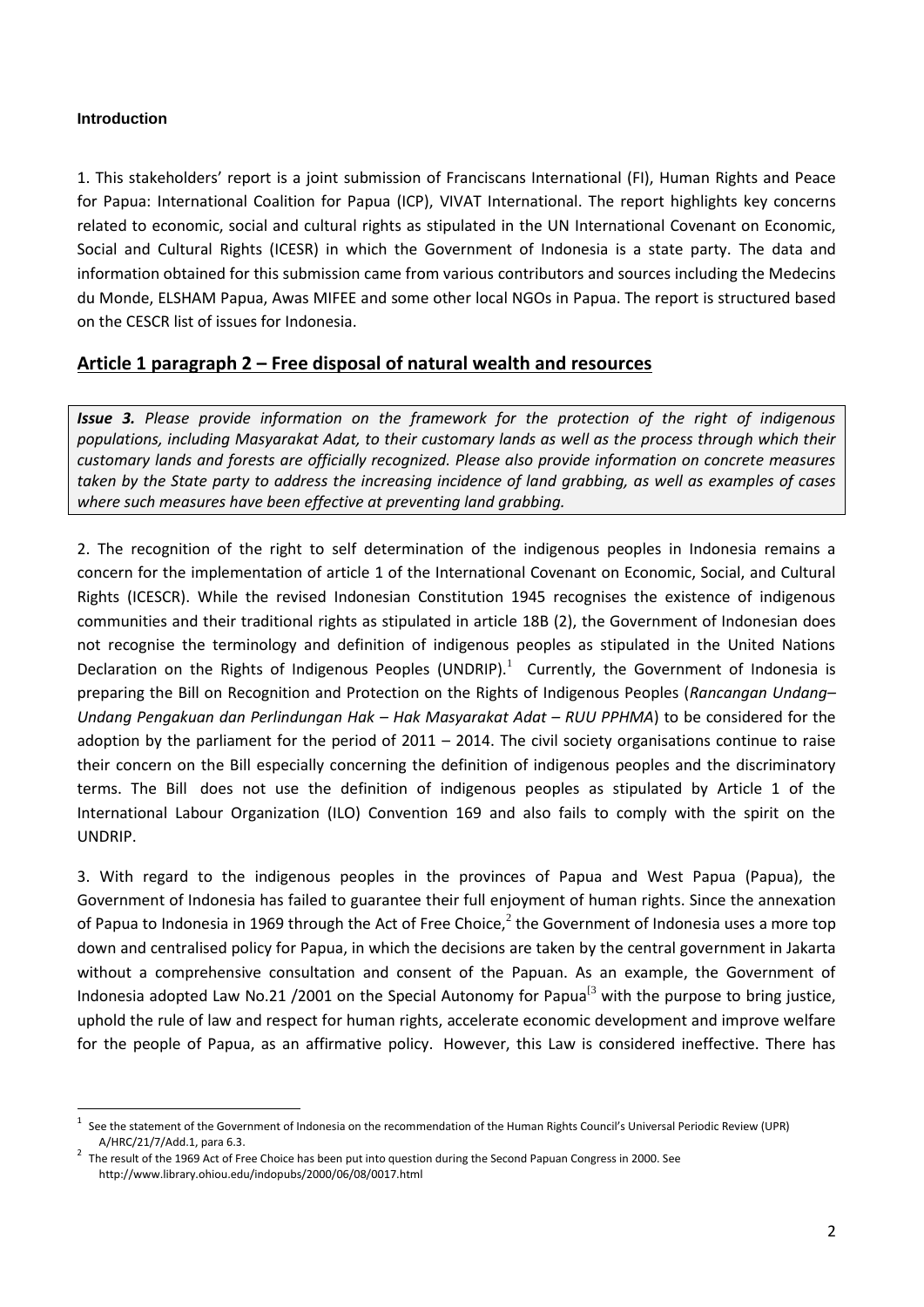been overlapping regulations passed by the central government in Jakarta.<sup>3</sup> On August 30<sup>th</sup>, 2013, the UN Committee on the Elimination of Racial Discrimination (CERD) under its early warning and urgent action procedure sent a communication to the Government of Indonesia on the alleged on-going negative effects of the livelihood on the massive and non-consensual alienation of the traditional land of the Malind due to the Merauke Integrated Good and Energy Estate (MIFEE) development project. CERD expressed its concern on the involvement of indigenous peoples on the process of amending the Papua Special Autonomy Law and the recognition of the collective ownership of customary indigenous territories.<sup>4</sup>

4. Land grabbing in Papua is committed by companies supported by the national and local government through policies and licensing as well as with the of the security forces. The two Papuan provinces have become a preferred option for the development of palm oil plantations in Indonesia. According to the government statistics, there has been a steady increase of palm oil plantation operation, from 6.85 million hectares in 2007 to 9.28 hectares in 2013,<sup>5</sup> which include 40.199 hectares in Papua province and 20.360 hectares in West Papua Province. However, it is likely that this area will substantially increase in the next few years, as oil palm companies increasing look towards Papua for their expansion plans. Provisional data collected by Awas MIFEE suggests that local governments across the two Papuan provinces have issued location permits for palm oil plantations covering around 2,313,000 hectares of land.

5. As of 2012, the land area that has been reserved for companies operating in Papua, whether Indonesian or foreign companies, had reached 15'661'796 hectares, amounting to 23% of Papuan land. The use of land by companies is typically for mineral concessions, coal, logging, large-scale plantations, petroleum, and liquefied natural gas. This includes of 152 $^6$  oil and gas companies operating in the provinces of Papua and West Papua.<sup>7</sup>

6. The national government's intervention to turn Papuan land into development projects is visible in various sectors notably concerning food and energy. President Susilo Bambang Yudhoyono's administration has prepared a Master Plan for Indonesia's Acceleration of Economic Development (MP3EI) for the period 2011- 2025. In the MP3EI, different economic corridors are designed to generate a specific global commodity. Papua and Maluku have become strategic corridors for commodities from mining, plantations, agriculture, fisheries and forestry. The development of Indonesian economic power focuses on the wealth of the country's natural resources, in which the provinces of Papua and West Papua become the most important target for both national- and international-scale project developments.

### **Example: Medco Group Palm Oil exploitation**

7. Medco Group is an Indonesian company investing in palm oil production in Papua, despite their core business being in oil and gas. Medco started work in the Manokwari region of West Papua province in 2008. The same company is also involved in Merauke, and was a key player in promoting the MIFEE project,  ${}^{8}$  an

 3 See the initial report of the Government of Indonesia to CESCR, E/C.12/IDN/1, paras 18 and 19

<sup>4</sup> See Communication of CERD to the Government of Indonesia , CERD/GH/mja/vdt , see at

[http://tbinternet.ohchr.org/Treaties/CERD/Shared%20Documents/IDN/INT\\_CERD\\_ALE\\_IDN\\_7098\\_E.pdf](http://tbinternet.ohchr.org/Treaties/CERD/Shared%20Documents/IDN/INT_CERD_ALE_IDN_7098_E.pdf) 5 Publication of BPS-Statistics Indonesia, at

[http://www.bps.go.id/hasil\\_publikasi/stat\\_kelapa\\_sawit\\_2012/index3.php?pub=Statistik%20Kelapa%20sawit%20Indonesia%202012](http://www.bps.go.id/hasil_publikasi/stat_kelapa_sawit_2012/index3.php?pub=Statistik%20Kelapa%20sawit%20Indonesia%202012) <sup>6</sup> PAPUA LAND IS RESERVED: Papuan People Forced Out From Their Own Land, Leaving a Deep Despair, Septer Manufandu (Executive Secretary of FOKER Papua NGO, 2006-2009 and 2009-2012 period), in 2010.

<sup>&</sup>lt;sup>7</sup> Papua Forestry Statistics, in 2012 there were the following areas: Papua Province was 31'773'063 acres spread over 29 districts/cities and West Papua, 2008, he area is 9'769'686.81 hectares covering 9 districts and city.

<sup>&</sup>lt;sup>8</sup> Based on the article Environmental and Social Impacts from Palm based Biofuel Development in Indonesia, written by Rubeta Andriani, Agus Andrianto, Heru Komarudin and Krystof Obidzinski, Se[e http://dlc.dlib.indiana.edu/dlc/bitstream/handle/10535/7364/323.pdf?sequence=1](http://dlc.dlib.indiana.edu/dlc/bitstream/handle/10535/7364/323.pdf?sequence=1)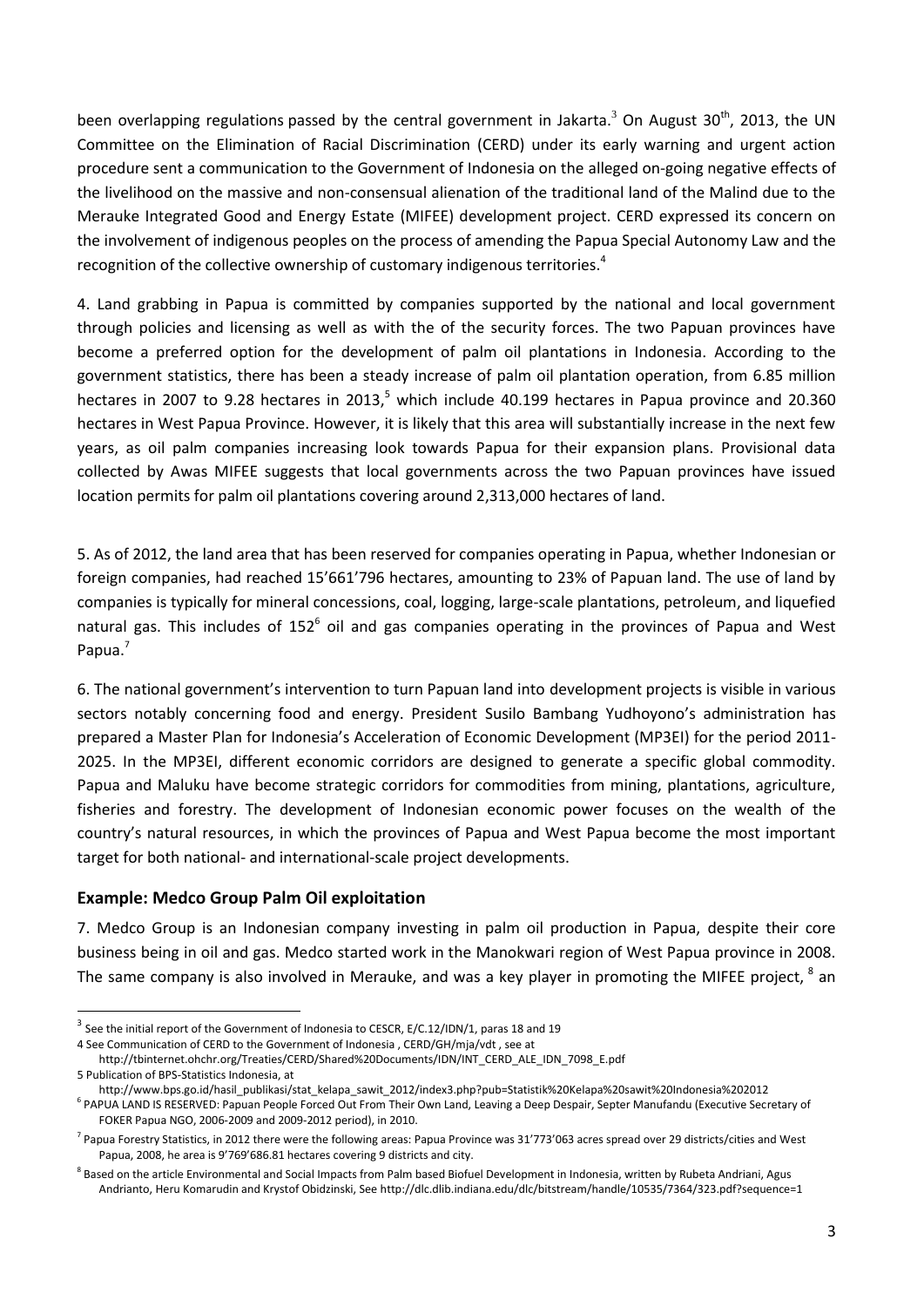Indonesian government development project for ensuring food security created in 2009. A plantation permit has been given to Medco's subsidiary PT Medco Selaras Inti Semesta for an industrial forestry plantation producing woodchips and wood pellets. This company cleared key important sites of the Malind indigenous peoples. These important sites have historical, social, cultural and economic value, such as routes travelled by their ancestors, sacred relics, ancestral burial sites, historic villages and sago groves (as the main source of staple food for the Malind).<sup>9</sup> It was allegedly done without the consent of the Malind. This clearing was also in contradiction with the Papuan Governor to protect important sites as well as areas of high conservation value. According to our source who monitor the MIFEE operation in Papua, in many cases involving oil palm, there is clear evidence that consent has been obtained by deception or intimidation. Companies might give money as a 'token of appreciation', but when people sign for receipt of the money, they find out it is actually a land transaction. But once the transaction goes through, it is considered as valid by the authorities, who grant the permit.

## **8. Recommendations:**

- **1. The Government of Indonesia should ensure the recognition of the customary land of the indigenous peoples through the adoption of the Bill on the Rights of Indigenous Peoples currently being considered by the parliament. The Bill should comply with the international human rights laws including the UN Declaration on the Rights of Indigenous Peoples and ILO Convention 169.**
- **2. The Government of Indonesia needs to take legislative measures to protect the rights of indigenous peoples to their customary lands and to fully involve Indigenous Peoples in all development projects which affect their customary lands through the implementation of the 'Free, Prior and Informed Consent principles'.**

*Issue 4. Please indicate how the principle of free and prior informed consent is guaranteed in law and in*  practice in decisions on and the implementation of development and extractive projects affecting *communities.*

9*. Free prior and informed consent* (FPIC), is the principle under which a community has the right to give or withhold its' consent with regard to proposed projects that may affect the lands that are customarily owned, occupied or otherwise used by the community.<sup>10</sup> In general, companies that have been operating, or are in the exploration stage, have failed to engage with and seek informed consent of Indigenous peoples. Rather, communities have typically been promised community development as a result of the company operations, without any meaningful development commitments.

10. As examples show, natural resource conflicts result from the appropriation of customary land by companies. This illegal appropriation usually involves the regency, the provincial and the national government. The different level of corruption (between companies and government and some cases indigenous leaders) that exists in regency, provincial and national levels impacts directly the extent to which indigenous peoples have a controlling say over their customary lands.

### **Example: Ongarri Community**

 $\overline{a}$ 

11. At the Onggari Village community, Malind district, Merauke regency, the companies PT. Karya Bumi Papua and PT. Cendrawasih Jaya Mandiri, both sugarcane company subsidiaries of the Rajawali Group, have

<sup>9</sup> See the report of Awas MIFEE at [https://awasmifee.potager.org/?p=682,](https://awasmifee.potager.org/?p=682) 

 $^{10}$  Forest Peoples Programme (FPP) www.forestpeoples.org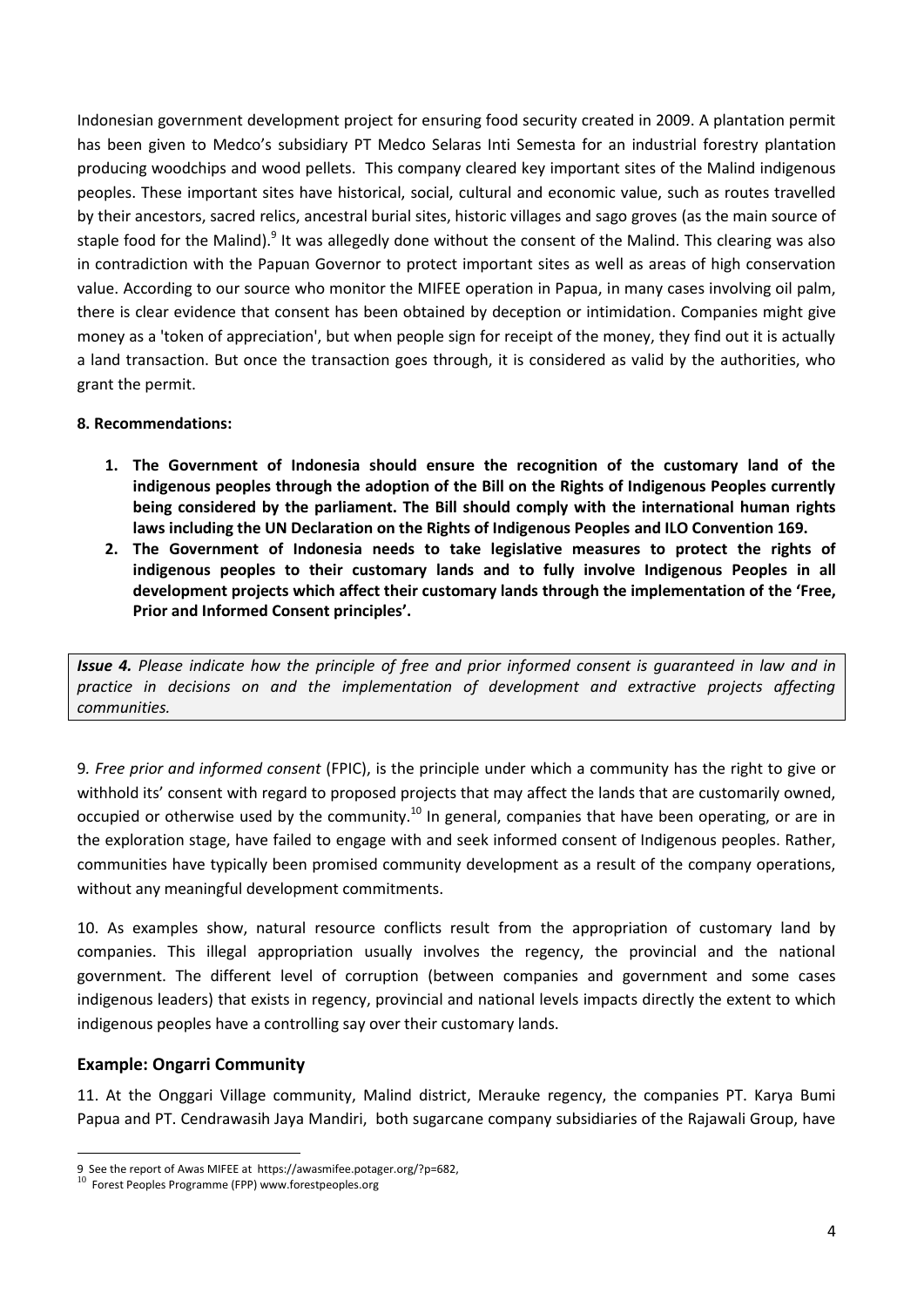cut down customary forest and cleared indigenous sacred places. The land is a community-owned marsh area. The deforestation is estimated to have started in 2012. Although the village community is the traditional land owner, it was not consulted, and gave neither agreement nor permission, nor handed over the land to PT. Rajawali in any way. When PT. Rajawali disseminated information about the planned project at the Malind district office in Kaiburse Village in the beginning of 2010, the Onggari community leaders who attended the meeting expressed their refusal to let the company operate in the Onggari area.

12. According to the testimony of Stephanus Mahuze, an Onggari community leader, some of the community members have conducted surveys at the deforestation locations known as Tuptidek, Kopti and Kandiput, where forests and swamps had already been cut down and cleared. The interviewees responded "These are our places for hunting, fishing, collecting wood and (traditional) medicine. It is the living space for animals and the Malind tribe's ancestors' sacred ground. The company has ravaged the land and we are disappointed with the eviction and demolition of the forest by PT. Rajawali without permission."

## **Example : Road construction in Papua and West Papua Provinces**

13. Following the establishment of the Special Unit for the Acceleration of Development in Papua and West Papua (*Unit Percepatan Pembangunan Papua dan Papua Barat – UP4B*) in 2010, the government issued a Presidential Regulation No. 40 in 2013 on the roads constructions in West Papua and Papua Provinces with the aim to open the two provinces from isolation. The government entrusted this project to be implemented by the Indonesian military (*Tentara Nasional Indonesia – TNI)*. Civil society organisations at national and local level and Papua has raised strong comments on this project which is considered as imposing development agenda from the capital without making and consultation or seeking the consent from the Papuans. There has no published environmental assessment of the impact of this construction.

## **14. Recommendations:**

- **1. The Government of Indonesia should combat the discrimination against the Indigenous Peoples, especially by modifying existing legislation and practices which discriminate the indigenous peoples and violate their rights, such as Investment Law No 25/2007 and Presidential Regulation 65/2006 on Land Acquisition which are implemented without the consent of the affected communities such as the indigenous peoples.**
- **2. The Government of Indonesia should implement the principle of Free, Prior and Informed Consent in a meaningful manner for the development and extractive projects, such as the MIFEE project Papua Province and Bintuni Bay project in West Papua Province, to comply with the UN Declaration on the Rights of Indigenous Peoples and the UN Guiding Principles on Business and Human Rights;**
- **3. The Government of Indonesia should uphold the principles enshrined in the UN Declaration on the rights of Indigenous Peoples and ensure the right of indigenous Papuans to the resources that are the sources of their livelihoods, including forests and land;**

*Issue 5. Please provide information on the existing regulatory framework and processes for ensuring that development and extractive projects bring tangible benefits to communities. Please also provide information on the process by which the State party responds to reports of human rights violations, loss of means of livelihood and environmental degradation caused by development and extractive projects. Please give concrete examples of cases where the State party has taken measures to ensure that affected communities receive reparations.*

### **Regulatory Framework**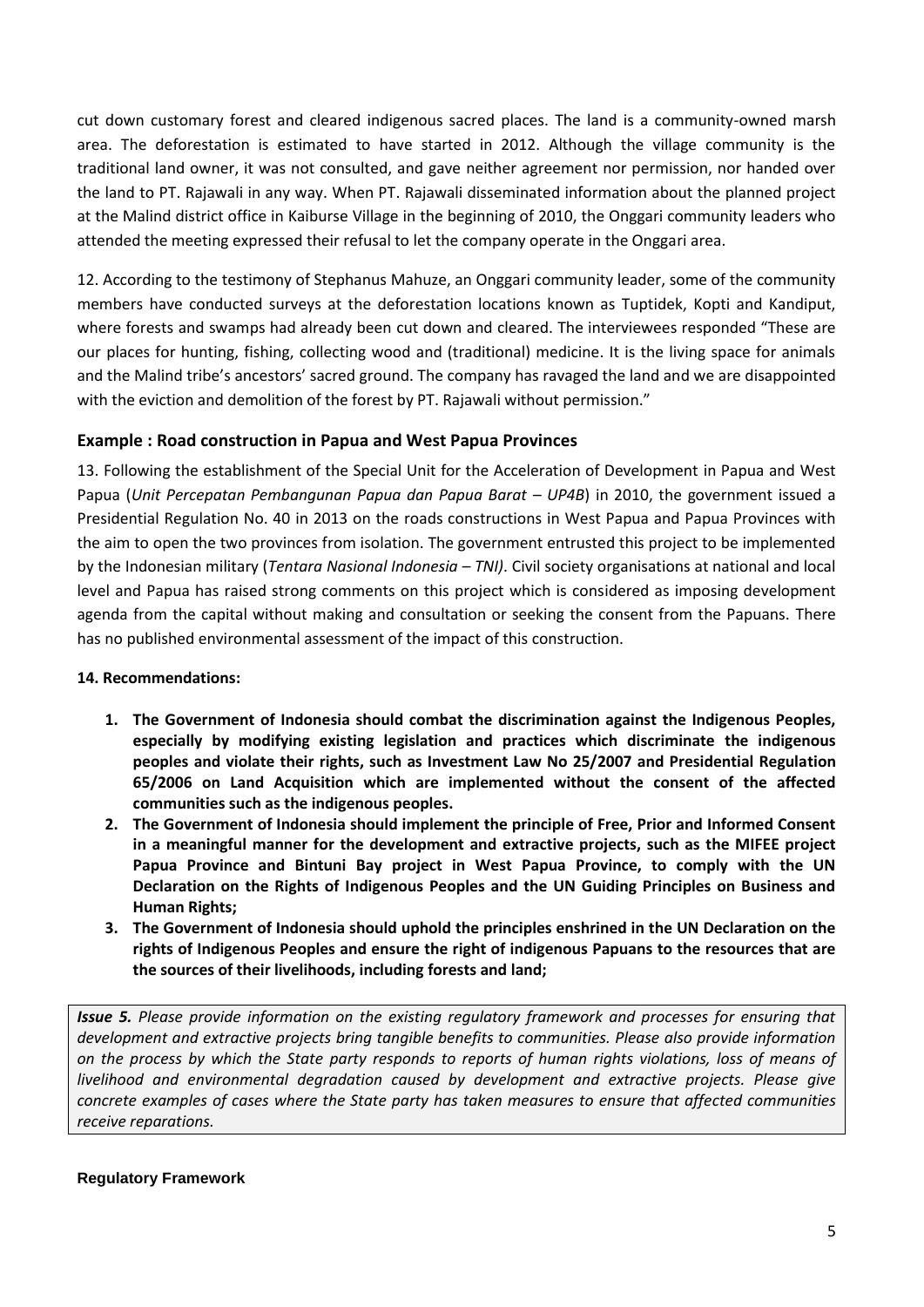15. Article 18B of the Indonesian Constitution stipulates the recognition and the respect of traditional communities along with their traditional customary rights, with the condition that State has the controlling power over the lands and natural resources, to be used for the benefit of peoples.<sup>11</sup> Since 2011, the Indonesian People's Representative Council is taking a consideration on the bill on the Recognition and Protection of the Rights of Indigenous Peoples, in which the principle of free, prior and informed consent has been proposed. The adoption is scheduled to take place in 2014. However, due to the political climate toward parliamentarian and presidential elections, the adoption of the bill seems not to be the priority of the parliament.

16. On 16 May 2013, the Indonesian Constitutional Court adopted decision No. 35/PUU-X/2012 on the review of the Forestry Law No 41/1999. A group of civil society organization requested the Court to interpret article 1(16) of the law. The Court declared the word "state" to not be legally binding. The article which was previously read "customary forests are state forests located in indigenous peoples' territories," was declared by the court to be simply read as "customary forests are forests located in indigenous peoples' territories." This ruling has given a hope for the recognition of rights of indigenous peoples over their customary forests. At present, the government has not issued any mechanism of implementation of this historic ruling.

17. During the Second Congress of Rescuing the Human and Livelihood Resources in the Land of Papua in September 2012, indigenous Papuan and civil society organizations have urged the Indonesia government to immediately stop company activities and the issuing of new investment licenses for natural resources exploitation that damage and harm the livelihood and rights of the indigenous people of Papua, Indonesia, and the world.<sup>12</sup> Until now the rights of indigenous communities concerning forest/land resources have still not been legally guaranteed. Various development projects in Papua marginalize the rights of indigenous people, especially with regard to their access to customary forests and land resources. It is therefore important to halt the issuance of new licenses until a legal framework can ensure that they do not harm the interests and livelihoods of the customary holders of land. Existing licenses have to be reviewed in that regard.

### **Deforestation**

 $\ddot{\phantom{a}}$ 

18. Between 2010 and 2012, each year 299'100 hectares of forest were directly affected by deforestation and forest degradation in both Papuan provinces. Over the last 10 years this process has resulted in more than 4'715'975 hectares of forest (more than 10% of the total Papuan land) having been cleared.<sup>13</sup> These numbers do not fully account for the additional deforestation caused by illegal logging, which is caused by handlers of forest resources through the system of forest concessions (HPH), forest products concessions (HPHH), conversion of forest resources for industrial timber plantations (HTI), plantations and transmigration and forest fires. The deforestation is often carried out by actors who do not recognise or respect indigenous people's land tenure rights. Unreliable data and inconsistent ways of measuring forest and land size make precise calculations of the alarming deforestation rate difficult.<sup>14</sup> According to research by Greenpeace the

 $^{11}$  Article 18 of the Indonesian Constitution says "(1) The State recognises and respects units of regional authorities that are special and distinct, which shall be regulated by law. (2) The State recognises and respects traditional communities along with their traditional customary rights as long as these remain in existence and are in accordance with the societal development and the principles of the Unitary State of the Republic of Indonesia, and shall be regulated by law.

<sup>12</sup> Congressional Declaration from The Second Congress of Rescuing the Human and Livelihood Resources in the Land of Papua, Unipa Campus, Manokwari, 29 September 2012 (point 2);

<sup>13</sup>  $\frac{13}{10}$  Human Rights in West Papua 2013, International Coalition for Papua and Franciscans International (2013).

<sup>14</sup> In 2002, provincial government data estimated the total land in Papua with 42'198'100 hectars while in 2003, right after the split of the earlier single Papuan province into two Papuan provinces, new government data gave province wise estimations of total land area that added up showed 655'351 hectars of land less compared to the year before.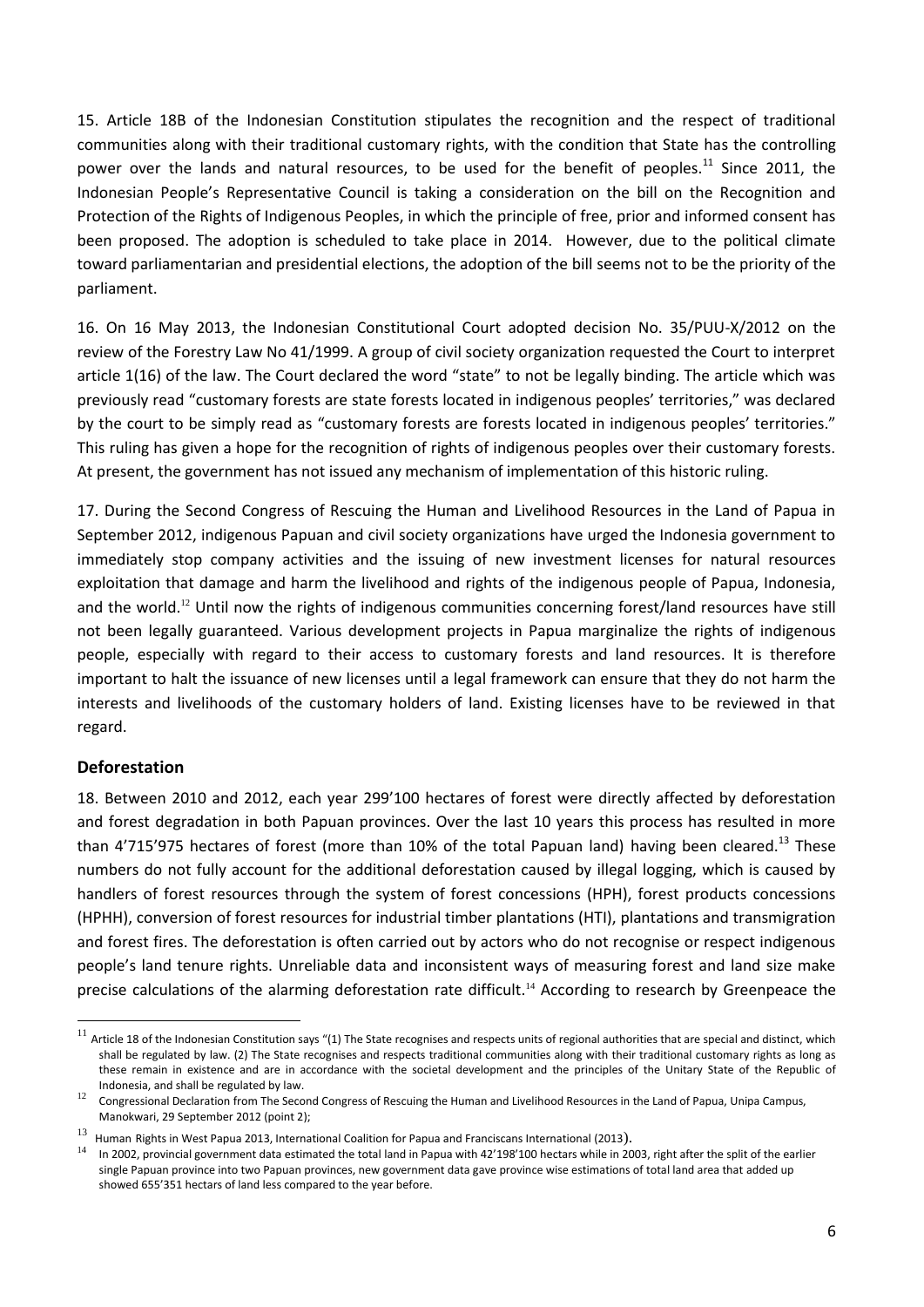total annual deforestation rate between 2000 and 2009 was with 910'000 hectares per year three times higher than the data provided by government statistics. Different government sources such as statistical data from the provincial forestry department, the provincial plantation department as well as data from departments of different administration levels (regency, provincial, national) are inconsistent. Land rights activists estimate that both the total deforestation and the share of it caused by illegal logging have both increased over the last few years.

## **Example : MIFEE Project in Merauke and Bintuni Bay Project**

19. One of the mega projects is the MIFEE development project. MIFEE reserves 1.2 million hectares of indigenous people's land in the Merauke regency for 32 companies which have gained a permit from the national government as part of the national food sustainability program. In its first phase, MIFEE will involve 480.000 hectares of land.<sup>15</sup> Among the 32 investing companies, eleven companies are already fully operating and are acquiring land from the local communities. For this they are engaging in contact with the holders of customary land rights in Merauke by disseminating information regarding their investment plans. These eleven companies are subsidiaries of the five major investment groups: Medco Group, Rajawali Corporation, Daewoo International and AMS Plantation and Korindo. These five large companies therefore control 480'000 hectares of land in Merauke.

20. The local research conducted by the Secretariat for Justice and Peace (SKP) -KAME (Archdiocese of Merauke) together with the Sajogyo Institute between February and April 2012, shows that the land ownership transition from indigenous communities to investors have destroyed food sustainability, threatened livelihood sources of local communities, especially among the Malind community. Furthermore, these large-scale agricultural investment activities will slowly destroy the ecology and the environment in this community's area. The impact of MIFEE on the Malind community shows that the MIFEE program and policy package is not in favour to the Malind people's livelihood and is violating their human and indigenous people's rights.

21. The Marind-anim people have been displaced by development projects, economic growth and demographic changes. They have seen non-Papuans take over their lands. These processes give no regard to the customs and way of life of the Marind-anim, who consider their lands to be their mother. Their lack of access to information about modern land tenure systems has placed them at a disadvantage in their struggle with large agricultural companies that participate in the MIFEE project. Now they face fear and the loss of their forests, water and land.

22. When the Indonesian Government launched the MIFEE programme in 2010 of the in the Merauke regency, Papua province, indigenous people's rights activist Leo Deonggat Moyuwend saw the MIFEE programme as a "great plague" that will destroy his tribe.<sup>16</sup> The scale of the MIFEE programme presents an unprecedented threat to the Marind-anim tribe's livelihood and traditional living environment. The use of land and energy resources by the government must take into consideration the environment and indigenous rights, and has to be done with careful planning.

<sup>15</sup> <sup>15</sup> MIFEE Planning documents by Merauke Local Government, 2010. Agricultural Production Center Region (KSPP) were divided into four Clusters, which are KSPP I located in Merauke area of with 90'900 hectars with the main commodities being rice, corn, fish; KSPP II, located in Kumbe, with an area of 214'300 hectars with the main commodities being sugarcane, corn, beans, livestock, and fisheries; KSPP III in Yeinan area consisting of 82'900 hectars of land with the main commodities being corn, beans, sugar cane, fruits, livestock and fisheries, and KSPP IV located in Bian, with an area of 91'700 hectars with the main commodities being nuts, sugarcane, fruit, livestock and fisheries.

<sup>&</sup>lt;sup>16</sup> Human Rights in in West Papua 2013, International Coalition on Papua and Franciscans International (2013), page 56.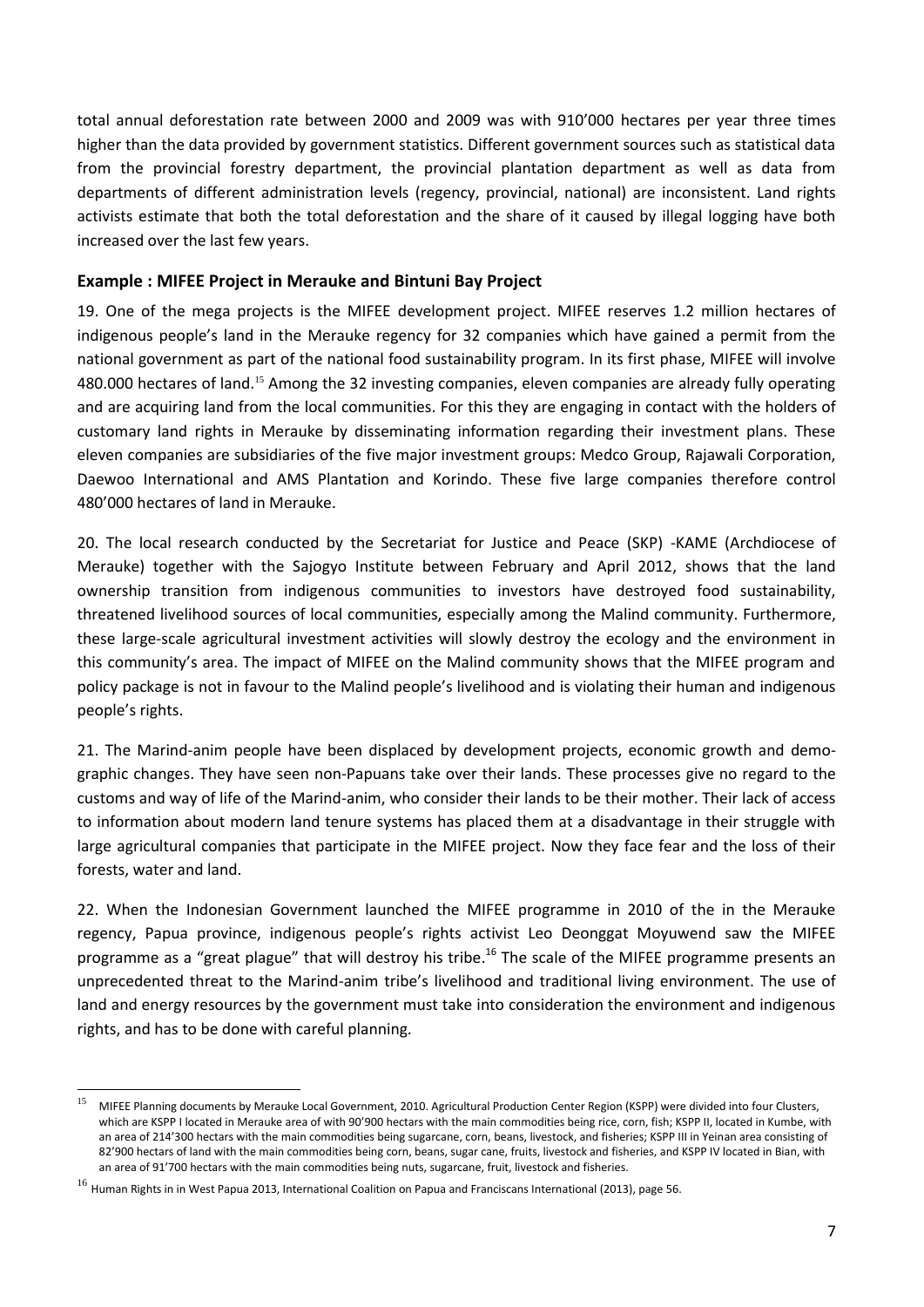23. Marind-anim clans are now trying to protect sago, the traditional food of many Papuan indigenous communities, which is harvested from their forest as part of their indigenous culture. The tribe do not know much about the MIFEE project that causes the deforestation of large parts of the Marind-anim forest. Many village elders face the arrival of MIFEE without being provided with information or consultation and have to witness how sago, their traditional food, is being eliminated together with the forest they live in.

24. Already in 1930, the Governor General of the territory of Papua, Sir Murray Hubbert, in his annual report wrote about the expected oncoming destruction of the traditional way of life through the arrival of foreign culture and industry to the Marind-anim area. He already feared for their survival. In 1975, Mrg. Hermanus Tillemans, msc, then the Archbishop of Merauke, again echoed this fear on his deathbed, stating that the, "Marind people will be strangers in the Marind land and are slowly going to become extinct."

25. Social psychology includes the "mass disenchantment" concept, which describes the mass disappointment etched on the social consciousness of the Marind-anim. For the Marind, "Matohale" is the loss of social awareness of self, identity and cosmic balance and is used to describe the future of the Marind-Anim in their own land. Matohale is a form of social apathy born out of loss of life balance.

26. Indonesia's Master Plan for the Acceleration and Expansion of Indonesia Economic Development (MP3EI) includes the gas and petrochemical industry in West Papua province. UK-based multinational British Petroleum (BP) is operating the Tangguh gas installation (it is to as 'BP Tangguh') on the southern shore of Bintuni Bay in West Papua province. German industrial giant Ferrostaal is to build a US\$ 2 billion petrochemical processing plant in Bintuni Bay, using Tangguh gas as feedstock. An initial agreement for a petrochemical plant by Korean-based LG has already been signed. Local communities, whose customary lands and resources are being used for such schemes, are struggling to comprehend what is happening to their region and to have their voices heard.

27. In November 2012, the Indonesian and UK governments signed a US\$12.1 billion deal to expand production at BP's gas extraction and liquefied natural gas (LNG). The expansion of BP Tangguh, which was formally agreed in London, involves building a third 'production train' which is planned to be fully operational by 2018. This will increase the production capacity at the Tangguh plant by 3.8 million tonnes of LNG per annum to a total of 11.4 million tonnes per annum. As part of the deal for this third train, a significant proportion of the gas will go to the domestic market in Indonesia via State electricity company PT. PLN as well as feeding the proposed petrochemical plant. BP is the operator of the Tangguh project and owns a 37.16% stake in it. BP's partners are Japan's MI Berau BV, which holds a 16.3% stake; China's CNOOC Ltd. (13.9%), Japan's Nippon Oil Exploration (Berau) Ltd., (12.23%), Japan's KG Berau/KG Wiriagar (10%), LNG Japan Corporation (7.35%) and Australia-based Talisman (3.06%).

28. Before the commencement of BP's Tangguh project, local communities had voiced their wishes for an improvement of their living conditions through the project. Promises for this and a development of infrastructure were made. Until now, this had not taken place as expected. The ongoing prevalence of poor living conditions in the face of the enormous economic power of BP adds to a sense of unfairness.

29. The community in the Bintuni Bay regency has become disenchanted and disillusioned with the project, due to the failure to provide electricity access as was promised, limitations to access to traditional fishing grounds, and complaints that local community members may only receive menial, casual work while well reimbursed work positions are reserved for people outside of the community.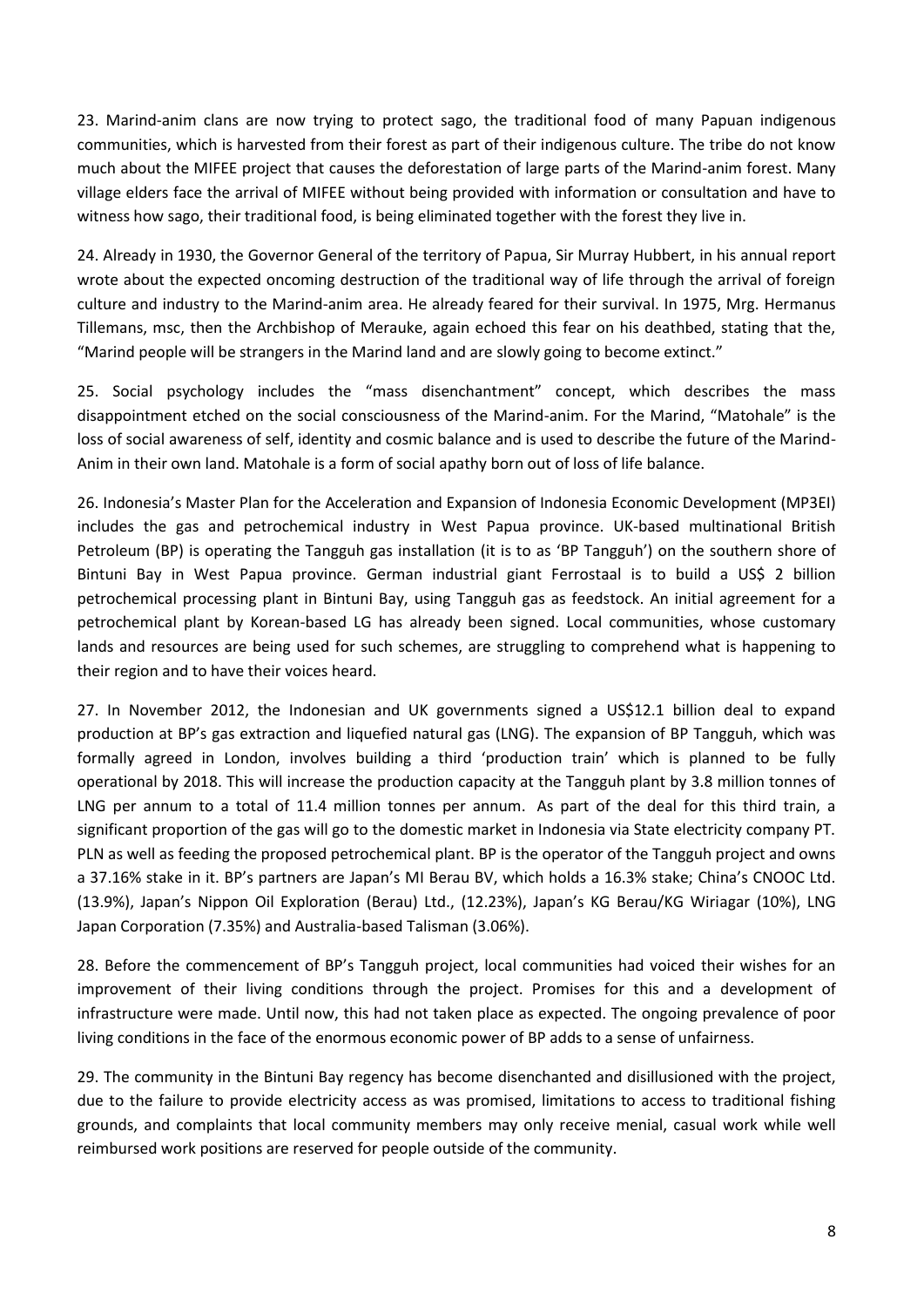30. According to our source, in November 2012, community members from the Bintuni Bay were able to confront BP and the local government planning department (*Bappeda*) with their disappointment and expectations. The workshop ended with recommendations to the regional government for more transparency, openness and a pro-people approach; for the adoption of regional legislation on the distribution of oil and gas revenues; for a review of the recruitment system for local and non-local workers and for the formation of a Regional Information Commission.

31. The development undertaken so far by BP Tangguh covering education, health and home economics (family-based economic activities) has not fulfilled the promises made. BP Tangguh should therefore immediately step up its community development programme; conduct regular workshops to discuss the impact of the project to local communities; meet with their representatives and share its exploration policies in a transparent way.

## **Human Right Impact Assessment**

32. These examples demonstrate that, to the extent that the Indonesian government does undertake environmental and human rights impact assessments, they are manifestly inadequate. In 2012, the UN Special Rapporteur on the right to food and the Special Rapporteur on the rights of indigenous peoples sent a communication to the Government of Indonesia questioning whether there has been any human rights impact assessment.<sup>17</sup> However, until today, there has no public report on such assessment conducted for MIFEE Project or Bintuni Bay project.

## **33. Recommendations:**

 $\overline{a}$ 

- **1. The Government of Indonesia, in particular the Ministry of Forestry, the Ministry for Mining and the Ministry for Agriculture, as well as provincial and regency governments, should conduct, environmental and human rights impact assessments on development and extractive projects by involving the affected communities, especially the indigenous peoples;**
- **2. The Government of Indonesia should review licenses that have already been issued to private enterprises which violate the human rights especially the right to information, the right to livelihood, the right to healthy environment, the right to food and the right to culture of the indigenous peoples, especially in the Papua and West Papua Provinces;**
- **3. The Government of Indonesia should conduct human rights impact assessments for all development projects with the involvement of other stakeholders such as the representative of the affected communities, the National Human Rights Commission of Indonesia and other civil society organisations.**
- **4. The Government of Indonesia should respect the principles of Free, Prior and Informed Consent in relation to development and mining projects conducted within the lands of Indigenous Peoples.**

# **Article 2 paragraph 2 - Non-discrimination**

*Issues 7: Please indicate to what extent the State party's legislation is effective in enabling the implementation of the provisions on non-discrimination contained in the Constitution and the Covenant,* 

 $17$  See the communication of the Special Rapporteurs on right to food and indigenous peoples to the Government of Indonesia at https://spdb.ohchr.org/hrdb/20th/AL\_Indonesia\_01.02.2012\_(7.2011).pdf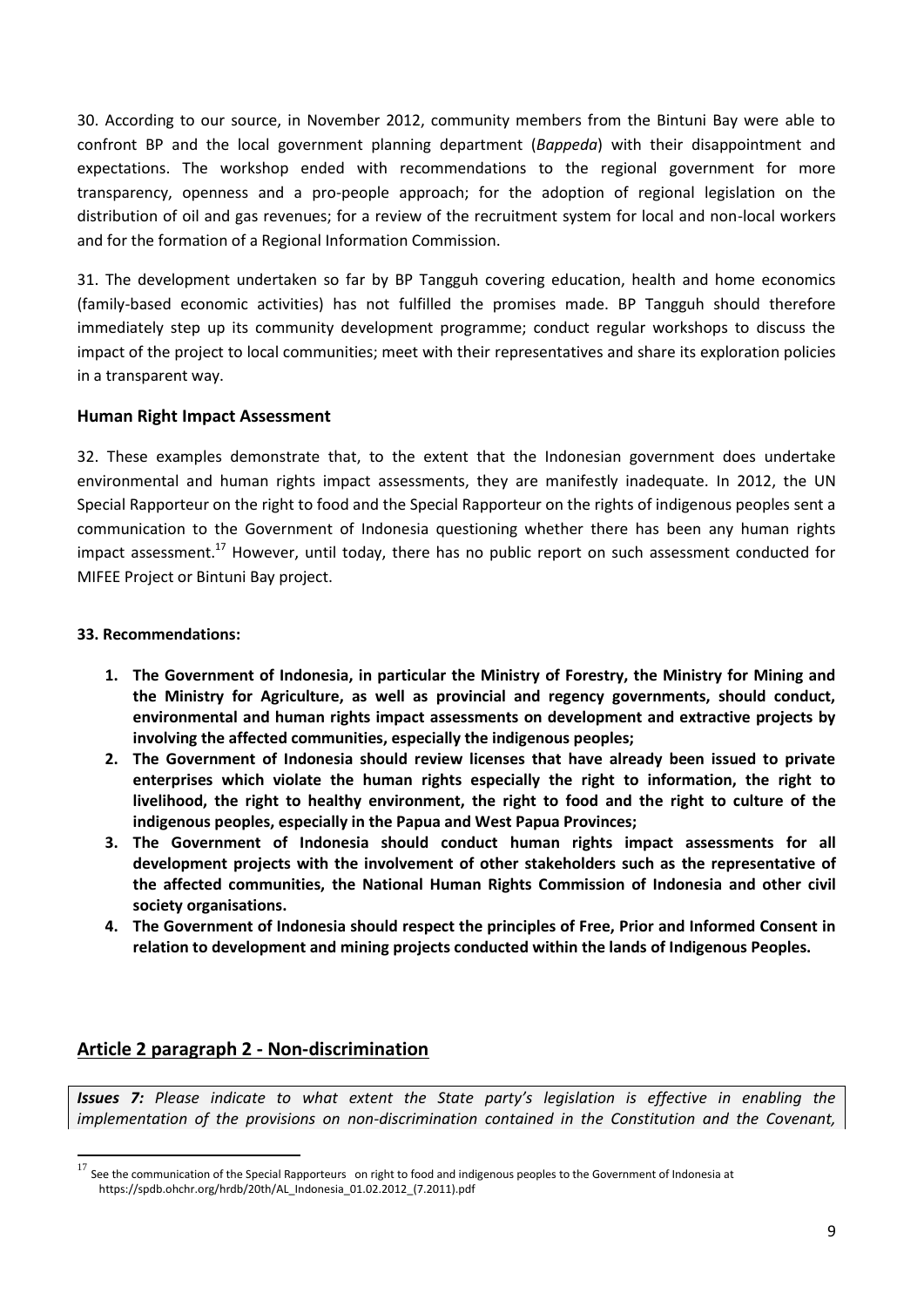*including by prohibiting discrimination in the exercise of all economic, social and cultural rights on all grounds, and providing for sanctions, remedies, and the application of special measures.*

34. There is a discrepancy between the states health policies and existing discrimination in health services specially and in society in general. For instance, stigma towards Papuan AIDS patients by migrant staff is considerable. According to the information from the staff of *NGO Medicins du Monde* a doctor didn`t want to examine an AIDS-patient by fear of being infected himself. Also Papuan population has little trust in migrant staff and relates them to Indonesian domination. Its one of the reasons why the district hospitals and clinics are often empty and poorly visited. There are good examples where this distrust between staff and population has overcome, but this the exception rather than the rule. Another issue is that all formal work, consultation and policies is in Indonesian language, while a part of the highlanders speak poor Indonesian, and have another tongue. HIV and VCT services could be much approved by allowing proper translation via a local and neutral counselor.

35. One of the ways that this systematic discrimination is covered-up, is by not disaggregating data according to ethnicity in formal government and health statistics. Statistics from Papua always indicate in several social and health indicators that the province is lagging behind, but on average it is moving towards the national level. These statics, as in the 2012 national demographic health survey, does not show the considerable health inequity between the indigenous and migrant population, whether it is in general health status, life expectancy, access to services, nutritional status, HIV/AIDS prevalence, human resource management for health etc. It is estimated that there is a difference of life expectancy of 10-15 years between the indigenous and migrant population. These disaggregated data is however not collected and/or reported by national or district (health authorities). Disaggregation of data and consecutive affirmative and specific action and policies would enable some of these (structural) health inequalities to be addressed.

36. Indigenous women in Papua experience high levels of domestic violence with little protection from the police. The subordination of women is customary and so violence against women tends to be tolerated. The experience of violence is rooted to some interlinked causes. To some extend that female subordination finds support within indigenous culture where there are instances in which domestic violence is largely tolerated. This has been exacerbated by the marginalisation of the Papuans in their own land and the culture of violence that has accompanied militarisation and conflict. Impunity exists at all levels of the Government of Indonesia, aggravate the victimization of women. Gender discrimination permeates all aspects of life including property ownership, inheritance, participation in decision making and the prescribed role of women in the family and society.

## **37. Recommendation**

- **1. The Government of Indonesia should provide disaggregated data on health in Papua, especially between the indigenous Papuans and the migrant populations.**
- **2. The Government of Indonesia should provide concrete measures to address the domestic violence in Papua especially through awareness raising programs as well as providing a shelter for the victims of domestic violence.**

# **Article 3 - Equal rights of women and men**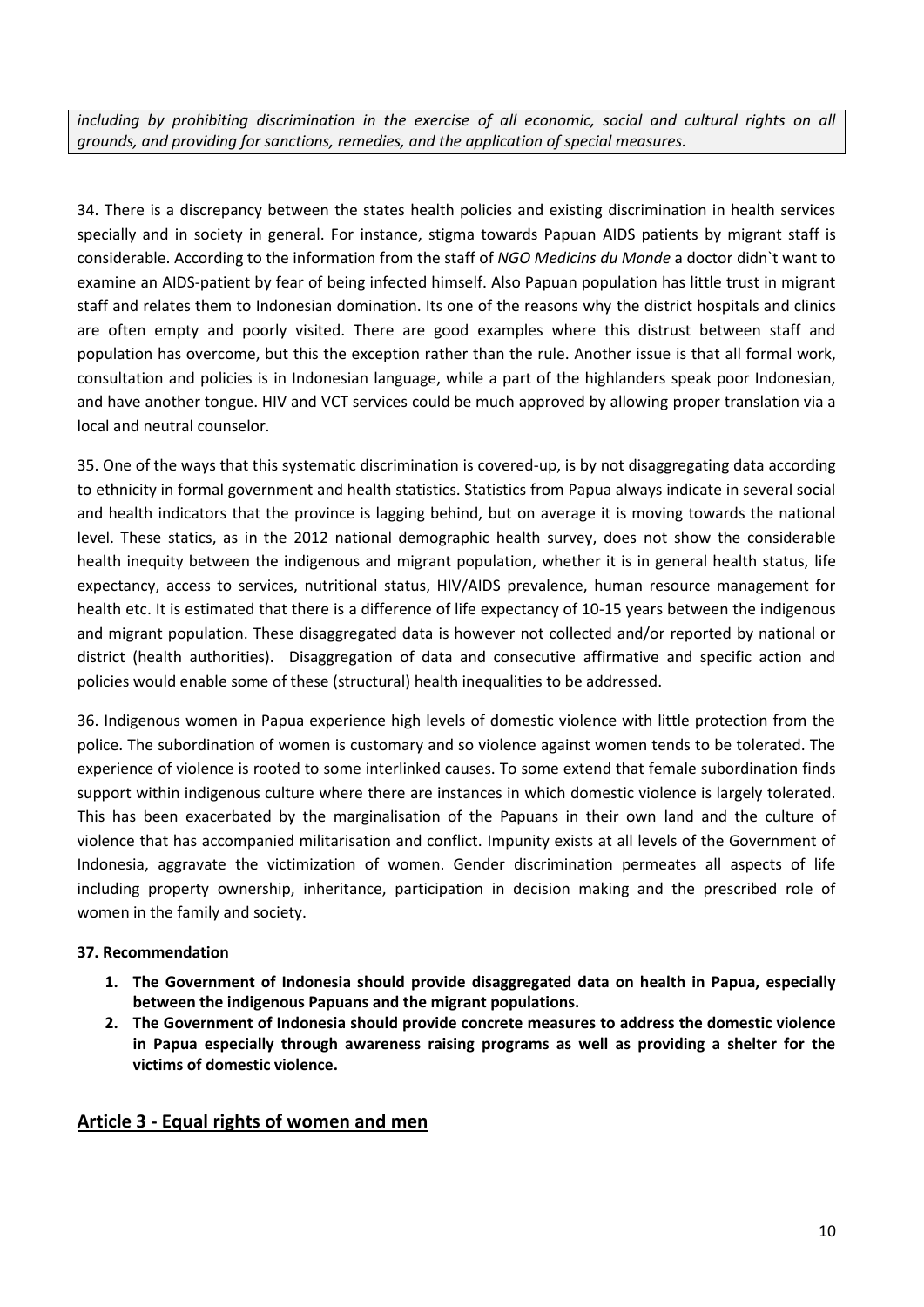*Issue 10. Please indicate whether the State party has adopted gender equality legislation and the progress achieved in the enforcement of such legislation. Please also provide information on measures taken to overcome stereotypes that continue to negatively affect the equal enjoyment of economic, social and cultural rights by men and women.*

38. The national security approach implemented in Papua creates a situation that allows for acts of violence by the law enforcement personnel, especially against women. The STOP SUDAH! Report<sup>18</sup> documented cases of women's human rights violations, including 138 cases of state violence against women, most of which have been carried out by security forces. The political upheaval and ongoing conflict in the region leave women vulnerable to abuse. The report identifies 58 cases of abuse between 1999 and 2009, which were carried out by members of 'Brimob' (*Brigade Mobil* - Mobile Brigade), the Indonesian Police, and the Indonesian Army. These included killings and disappearances, illegal detention, torture (including sexual torture), sexual slavery, assault, forced abortion and displacement.

## **39. Recommendation**

- **1. The Government of Indonesia should provide specialized social security and support services for indigenous Papuan women who experience violence and abuse.**
- **2. The Government of Indonesia should set up in Papua a regional office of the National Commission on Violence against Women (KOMNAS Perempuan) with the power to investigate violations and abuses perpetrated against women, including domestic violence, and promote and protect women's rights in Papua.**

# **Article 11 - The Right to Adequate Standard of Living**

*Issue 26. Please provide information on the measures taken to ensure the availability of affordable food, in particular staple food, and to prevent speculative actions which is one of the drivers of food price hikes.*

# **Right to Food**

 $\overline{a}$ 

40. With respect to the cultural context in the Provinces Papua and West Papua, the right to adequate standard of living and food are closely related with the right to land. All native Papuans are indigenous peoples, considering their land as the place of ancestral origin and foundation of live. Their way of life and food security highly depends on their land and its natural resources.

41. Victims and civil society organizations in both Indonesian provinces have reported dozens of cases, where the Indonesian government has intentionally promoted land grabbing and the exploitation of natural resources, prioritizing economic growth and national food security without considering its obligation of protecting the rights of indigenous minorities.

42. The Special Autonomy law contains several articles to ensure the protection of indigenous land rights (UU No. 21/2001, Article 38(2) & Article 43 (1 – 5). Nevertheless, due to its poor implementation, the Papuan Autonomy law has failed to guarantee indigenous Papuans the protection of their right to land, as an essential foundation for their right to adequate standard of living and food. National and multinational

 $^{18}$  Stop Sudah!! Kesaksian Perempuan Papua Korban Kekerasan dan Pelanggaran HAM 1963 – 2009: [http://komnasperempuan.or.id/publikasi/Indonesia/materi%20publikasi/Laporan%20Pemantauan/new\\_buku%20laporan%20stop%20sudah%20](http://komnasperempuan.or.id/publikasi/Indonesia/materi%20publikasi/Laporan%20Pemantauan/new_buku%20laporan%20stop%20sudah%20papua_revisi%2004102010.pdf) [papua\\_revisi%2004102010.pdf](http://komnasperempuan.or.id/publikasi/Indonesia/materi%20publikasi/Laporan%20Pemantauan/new_buku%20laporan%20stop%20sudah%20papua_revisi%2004102010.pdf)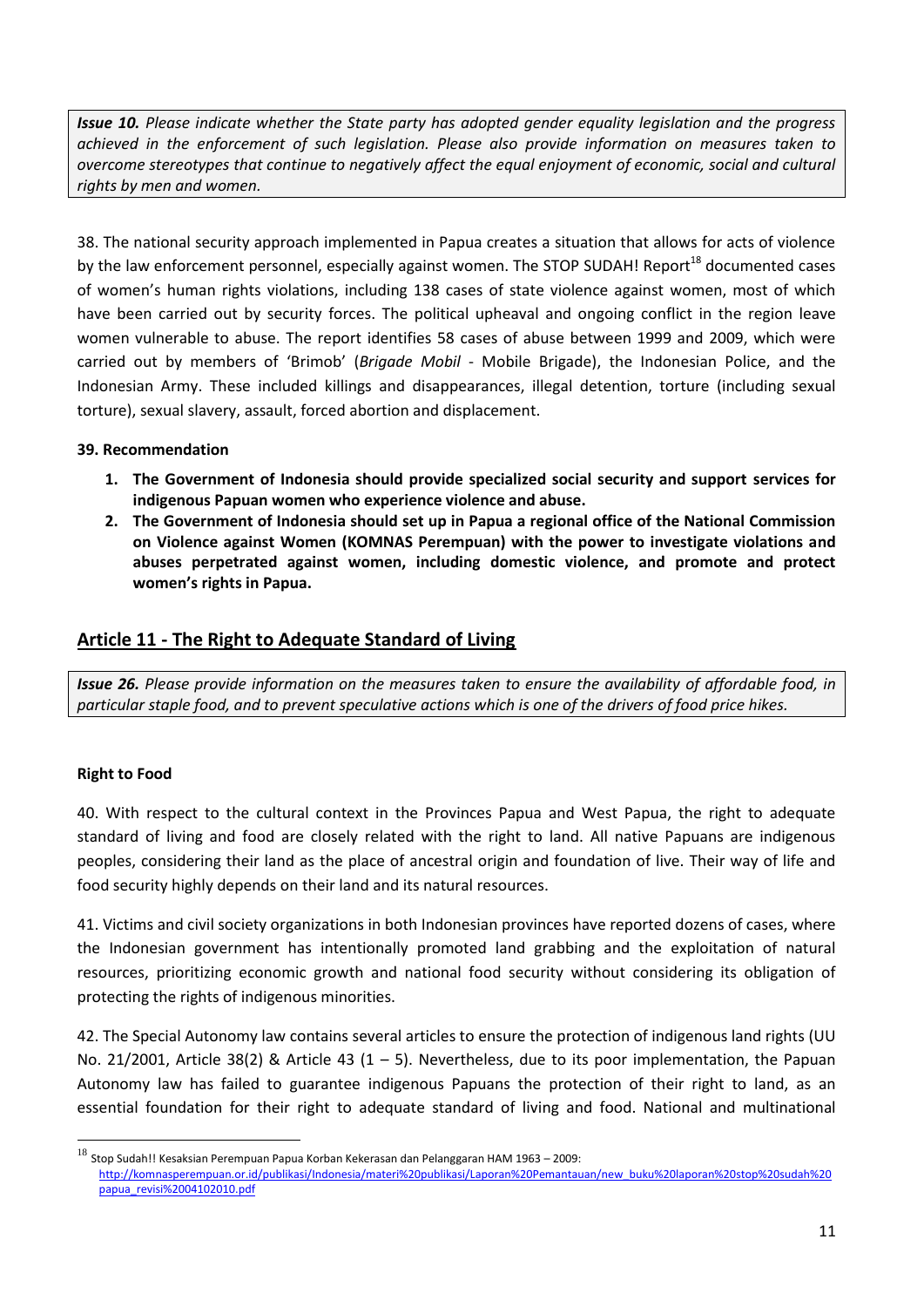corporations have gained access to land and natural resources in Papua and Papua Barat without being monitored or restricted by government institutions in charge, e.g. following any legitimate procedure to obtain the prior, free and informed consent of the affected communities.

43. In Merauke many indigenous communities have lost access to hunting grounds, or are affected by the rapid decrease of local animal populations, caused by the implementation of the national large scale Food and Energy project MIFEE.<sup>24</sup> The project itself was launched to maintain national food security but involves many international companies and violates the local indigenous peoples' right to food and right to fully enjoy and utilize their natural resources, as stated in the International Covenant on Economic, Social and Cultural Rights in the Articles 1(2), 11 and 25.

44. Similar problems have been reported from several areas where the government approved concessions to national palm oil companies. Companies have cleared vast areas of primary rain forest, including local sago stocks, which are the main food source of indigenous peoples. Furthermore it is a common practice that companies hire military and police personnel to prevent local indigenous population from entering the plantation for the purpose of hunting or collecting food. $^{25}$ 

45. Besides the threat of losing access to land, the constantly rising prices for staple foods in the provinces Papua and West Papua are of serious concern. In the interior, the prices for staple foods such as rice and cooking oil can be 10 times higher than in the urban regions, due to high transportation costs by airplane.

*Issue 27. Please provide information on the impact of measures taken by the State party to improve access to improved sanitation, in particular in rural areas, and to eliminate the practise of open defecation*

## **Right to Adequate Standard of Living**

46. The Indonesian Ministry of Health confirmed that 72,5 million of Indonesian still live under a bad sanitation condition. In 2012, the average of the access to sanitation in Indonesia is only 56,24  $\%$ .<sup>19</sup> One of the main problems is the open defecation, especially in the rural area. This has resulted to possible contamination of drinking water and indirectly to food contamination. This has been confirmed through the study done by the World Bank. According to it, Indonesia is currently facing a great challenge on water and sanitation issues. About 14 % of the Indonesian urban dwellers defecate in the open.<sup>20</sup> Only about 1 % of the urban wastewater is treated.

47. Many people in the provinces Papua and Papua Barat still have to live in undignified conditions. With regards to sanitation, in remote areas open defecation close to rivers and wells is still commonly practiced, due to lack of health care knowledge and sanitary facilities. Papua province has the lowest rate of the access to sanitation among other provinces in Indonesia. Less than 15 % of the people in rural area in Papua have the access to decent sanitation. The situation in West Papua province is not much better. Only around 45% of the people in the rural area have the access to decent sanitation.<sup>21</sup> The situation in the urban area of some cities in Papua is not better. For example in Wamena, the capital of Jayawijaya regency, most people rely on water supply from small wells, which they build in their yards near their outhouses. People in such areas

 $\ddot{\phantom{a}}$ <sup>24</sup> Zakaria, Kleden, Franky (2011): MIFEE Tak Terjangkau Angan Malind, p. 67

<sup>&</sup>lt;sup>25</sup> Suara Perempuan (2009): Dari Kampung ke Kampung, Perjalanan Jurnalistik Suara Perempuan Papua, pp. 261 ff.

<sup>19</sup> *Road Map: Percepatan Program STBM 2013 – 2015, Indonesian Ministry of Health (2013), page 2.* 

<sup>20</sup> *East Asia Pacific Region Urban Sanitation Review. Indonesia Country Study, World Bank (September 2013).* 

<sup>21</sup> *Ibid, page 12.*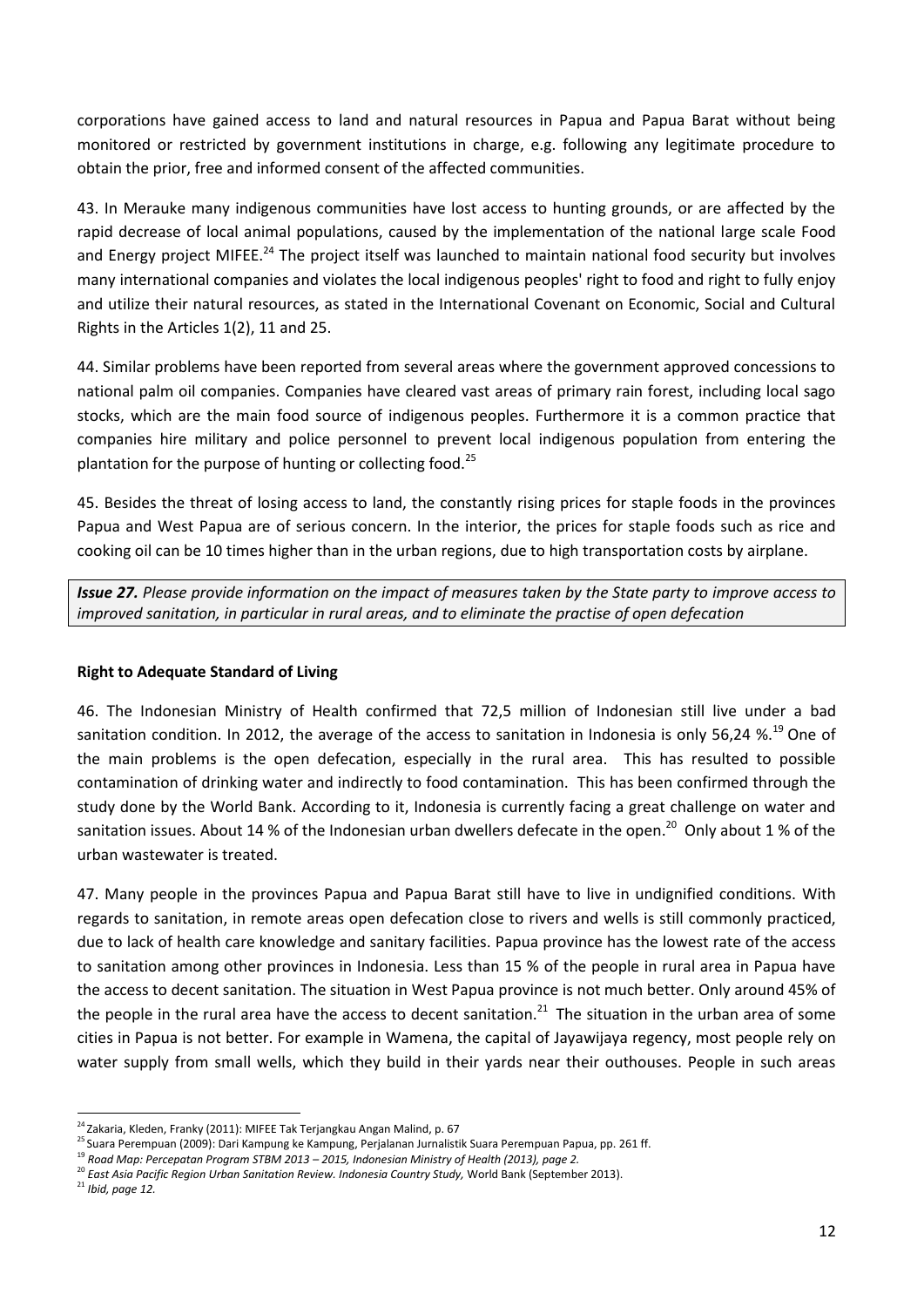have to live with increased health risks, because most of the toilet facilities do not have any sealed septic tanks.

## **48. Recommendations:**

**1. The Government of Indonesia should concrete measures to improve the access to water and sanitation in Papua, especially in the remotes areas and in the highlands. This has to be consulted to concerned communities especially the Papuan indigenous peoples.** 

*Issue 28. Please provide information on the impact of measures taken to improve access to, and the quality of, sexual and reproductive health services and maternal health services, particularly in rural and remote areas.*

## **HIV/ AIDS and other sexual transmittable diseases (STDs).**

49. Sexual and reproductive health services indicate serious shortcomings in the highlands, and have worsened since the implementation of Special Autonomy funds in 2002. An expanding HIV/ AIDS epidemic, that is for a large extend affecting the indigenous mountain population, is not under control. It is difficult to know the exact prevalence of HIV infections in the highlands. A challenge for government and nongovernmental data registration is that the denominator of a population cohort is often not clear. Demographic data on inhabitants vary greatly between churches and government institutions. Due to considerable mobility of indigenous persons, and influx from migrants from outside, it is difficult to know the real number of inhabitants residing in the often (new) urban capitals of the districts.

50. A demographic survey in 2006 found an average prevalence of 2.4 % of adult population to be infected for the two combined provinces of Papua. In the highlands regencies of Papua the survey estimated the prevalence to be 2.9 %. In 2009, based on narratives in Mulia, Sinak and surrounding villages NGO Medecins du Monde estimates it to be about 5 % in (in the indigenous population). Health care workers in Wamena currently talk about a prevalence that is about  $8 - 10\%$  in their region. Other more anecdotal indication comes from Apaphasili, in Yahukimo regency, where 92 people were found to be infected in a village with less than 1000 inhabitants. Beginning of 2014, rest results for 80 Siriwo residents (Paniai district) have revealed that four cases of them are infected with HIV- AIDS

51. In 2008 the Ministry of Health initiated a so called `Save Papua` program, in which at district level mobile health teams were formed to provide in remote villages Voluntary Counselling and Testing (VCT), and if positive for the HIV virus, refer people to a hospital to receive ARV treatment. This program functioned till 2010, and its outcomes are unclear. The program has not been continued by the government, and has not been evaluated.

52. What is however known are the cases of people that come for VCT and possible treatment to the clinics in the urban centers in the highlands, and this number increases rapidly. The regency aids commission (KPA) registered on 31 December 2011 the accumulated number of people living with HIV/AIDS was 1351 cases in the regency of Jayawijaya. On 31 December 2013 this number has risen to 3868 cases. Nearly all those persons are indigenous people from the highlands, many in their early adult years, while many of them come from surrounding mountain districts such as Yahukimo, Tolikara, Puncak Jaya and Lani Jaya.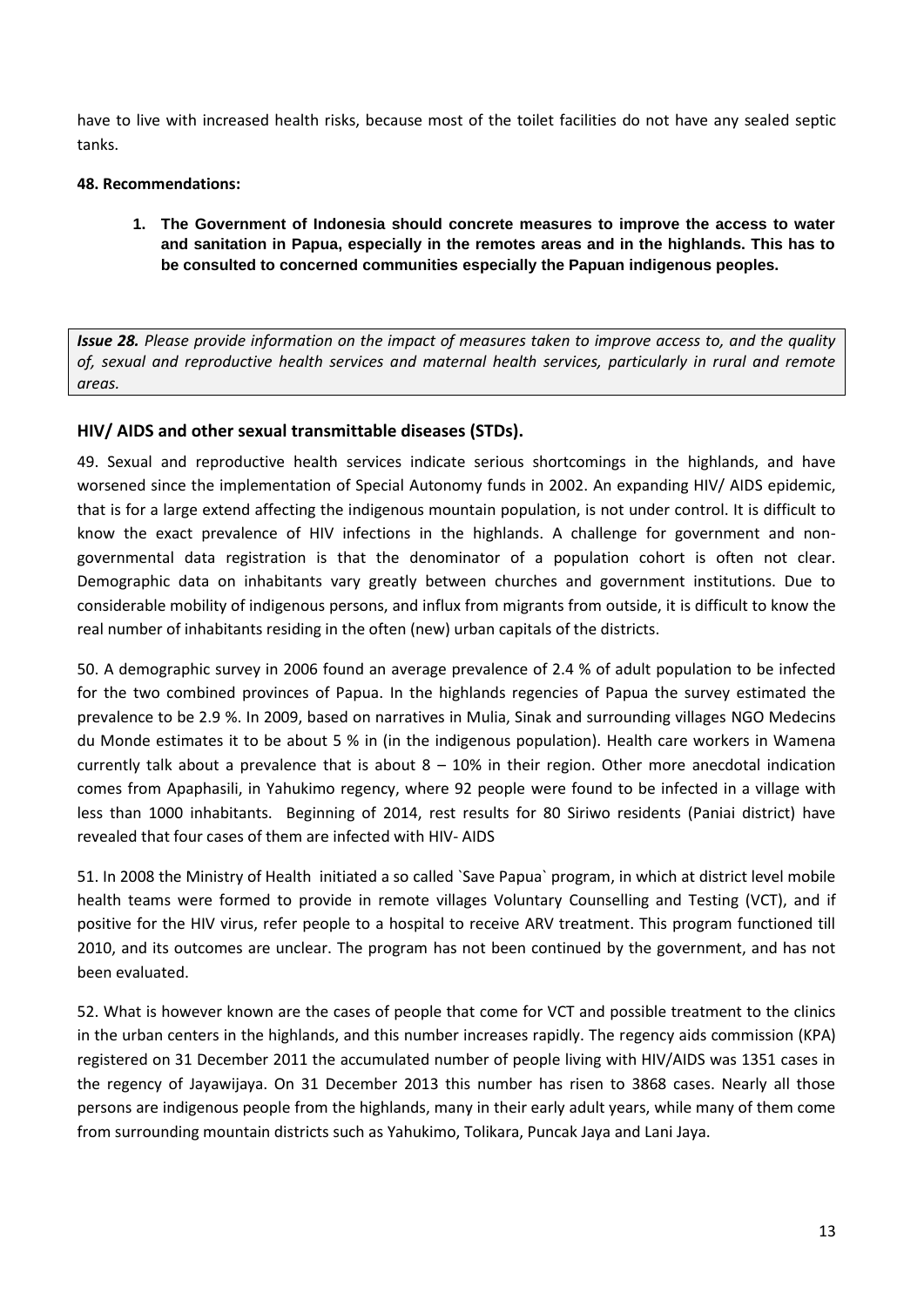53. Ministry of Health Surveillance data (IBBS collected in May 2011) shows that 25% of Wamena sex workers were HIV positive, while 35.4 % were infected with gonorrhea, 31.4 % had syphilis and 44.8 per cent had Chlamydia.

54. A church based health clinic in Wamena that provides VCT, antiretroviral HIV treatment, Tuberculosis programs and STD treatment is overrun by patients seeking care. From a mere 20 patients under care 5 years ago, it now permanently provides care for 130 patients. It has a special shelter for TB patients to receive care during 2 months to guarantee treatment adherence. Co-infection of TB in HIV persons is high, its prevalence estimated to be 60-80%. It must be noted that this clinic does not have a doctor employed, and that care and testing are provided by 3 nurses with the support of a laboratory technician. A government hospital doctor comes once a week on voluntary basis to support the consultations.

55. The government hospital (RSUD) in Wamena provides ARV treatment and can hospitalize HIV patients in severe cases. Although ARV treatment is in essence free from financial costs available, payment for additional medication (often provided via private pharmacies), care and food is required. Trust from the indigenous population in the often migrant staff at the hospital is limited, and they rather prefer care and follow-up via the church organisations. All in all uptake of ARV treatment is limited. Only a total 2,091 out of 13,726 registered HIV-infected patients in Papua are taking the anti-retro viral (ARV) medication (data from 2013). Prevention from Mother to Child treatment (PMCT) programs has been started up in the cities of the coast, and a pilot program is started in Wamena by hospital. In the highlands, pregnant women are not automatically checked if they have the HIV virus. This is related to limited maternal health services coverage (See below)

56. In the wake of special autonomy policies and funds, many new districts have been created, especially in the highlands. In essence, the old districts have been divided in 2 or more districts, to further support decentralisation of government. This process, known as 'pemekaran' has demonstrated to be destructive for the health services in remote areas. New health authorities have to be created in the new districts, as well as health posts staffs have to be re-aligned. The governance of these health departments and heath services is poor. Bad human resource management, non-accountability, and a laissez-faire attitude make that a majority of health posts in sub-districts in reality do not have health workers present. According to government data these health posts are staffed, but staff (whether doctors, nurses or midwifes) remain in general in the urban centers, while still receiving salaries and other benefits. Leadership within these health authorities is a rare exception. It is however not only a local governance issue. The national (health) authorities let this happen without monitoring, asking for accountability, or interfering in the services or the management. And when they interfere such as in the ´Save Papua´ program, it is mainly via the allocation of ´emergency´ funds, without really be involved in its execution.

57. Detection of HIV, TB or STDs infections, and follow-up of treatment and care are hence virtually impossible in the more remote districts and villages. Before 'pemekaran' remote governmental health posts, was already functioning with many limitations, at least had staff being more often present.

58. Church organisations, and until 2012 also NGO *Medecins du Monde*, fill up the many health services gaps in the remote highlands. They train health cadre, often volunteers, to provide basic prevention and care, via the existing widespread church network in the highlands. They visit the villages few times per year to provide health, education and other services. Villages in the districts of Yahukimo, Yalimo, Jayawijaya, Tolikara, Lani Jaya and to an extend also Paniai and Dogiyai have infrequent visits of these organisations. Church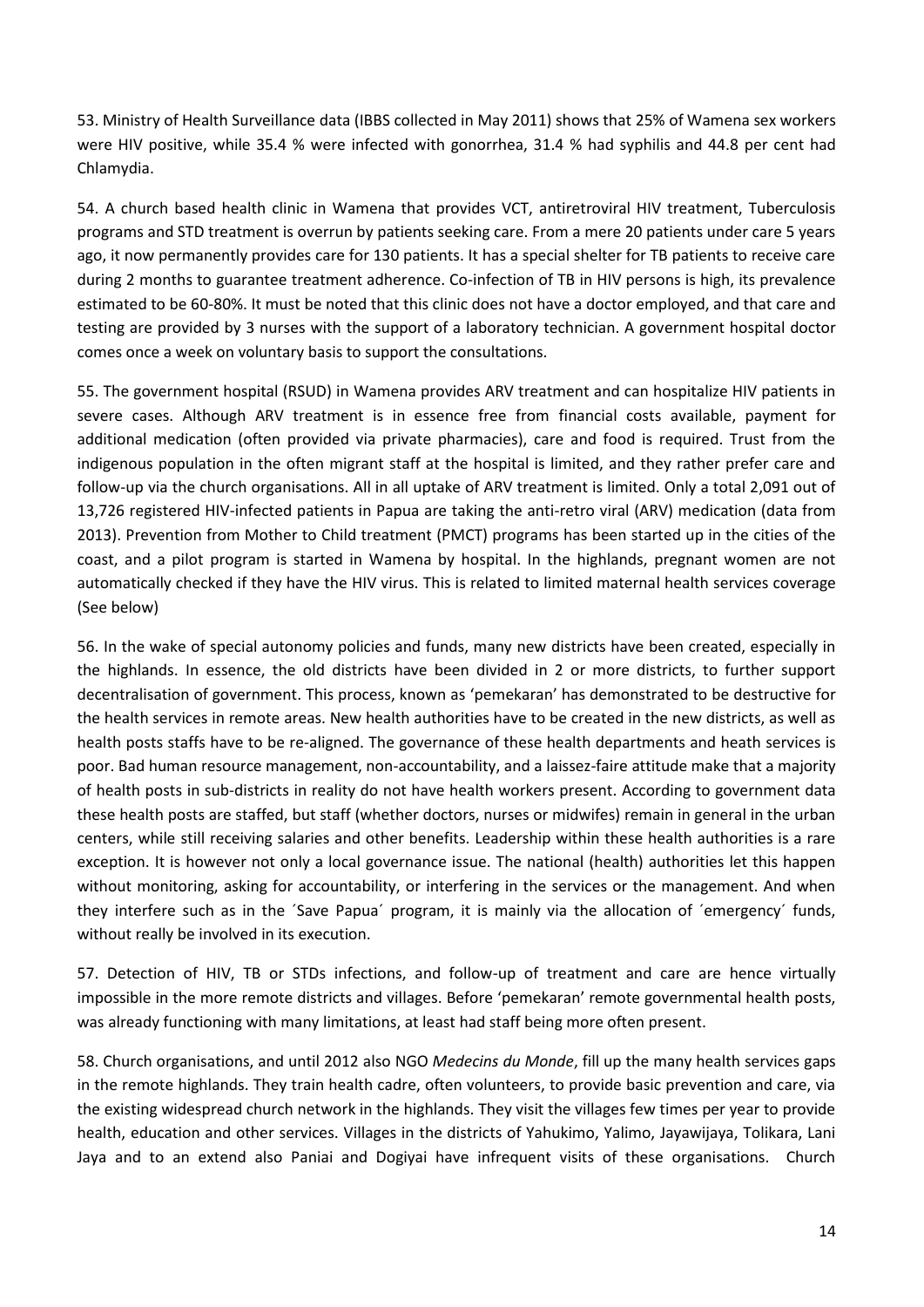organisations have however less financial and staff support then in the decades before, and their own cadre (mantri) trained in remote health posts are aging and not being replaced by younger staff.

59. Especially the central highland districts of Nduga, Puncak Jaya, Puncak, Intan Jaya have virtually no access to health services outside the primary health clinic in the district centre. ARV treatment is not available, or when available such as in Mulia, there is little trust in the services, often provided by migrant health staff. The number of people on permanent ARV treatment in Kota Mulia is less then 50.

60. Local organisation Kinaonak follows-up since 2012 about 20 persons living with HIV-AIDS taking ARV treatment in Mulia.6 persons of them have passed away. Kinaonak reports that for at least 5 people living in the villages outside Mulia, continuity of treatment has stopped because they cannot access Mulia for security reasons.

61. These central highland districts, especially in Mulia and Enarotali, have a big presence of military personnel, and is the site of an armed conflict with a pro-independence group. The indigenous community is caught in-between these fractions. In January and February three villages (Kulirik, Dondobaga and Wuyuneri) nearby Mulia were raided as it was expected that pro-independence groups were hiding in there. Indigenous people are often stigmatised as pro-independence supporters. The people from the three villages, cumulating up to over 1000 persons, have reportedly fled the area to cities like Nabire and Timika, some stay in the nearby district of Tolikara. For the moment they are afraid to return. Majority of the 'honais' (traditional houses) in the three villages have been burned down. As the people rely on traditional subsistence farming, access to affordable food is difficult in urban areas is difficult.

62. Due to this armed conflict, low trust by the indigenous people in the state, and limited government presence, health services in this mountainous, rugged, area approximately the size of 100 by 50km, are nonexistent or of truly poor quality. However, from indigenous perspective this area is relative well populated with villages dotted around the mountain slopes and valleys. At least 50.000 people live in this area. Besides creating new districts in this area, the national government has not re-initiated or contracted urgently required sexual and reproductive health services.

# **Family planning**

63. The Papuan provincial health profile shows that the uptake of active family planning (49%) and skilled birth attendance (53%) falls far behind the rest of the country. The first is consistent with stories that indigenous Papuans see family planning as a form of population control by the State. For example, in the 1980s and 90s, the "two children are enough" family planning policy resulted in injections being given to Papuan women in some areas as a form of family planning. However these injections were given under the false pretence of being vaccinations.

64. According to 2012 Indonesia Demographic and Health Survey (IDHS) Papua's fertility rate is 3.50, higher than 2.18 % in 2007. While the percentage of contraception (CPR) use dropped from 38.3 in 2007 to 21.8 in 2012

65. While the overall average fertility in Papua has increased, this is certainly not the case for the indigenous people in the highlands. Multiple determinants, such as chronic malnutrition in children and young adults; alienation of traditional lands; marginalized living conditions of highland Papuans living in urban areas on the coast; HIV-AIDS and STIs; existing traditional child spacing methods, a perception by highlanders of `enforced` family planning on the indigenous population by the Indonesian government leading to a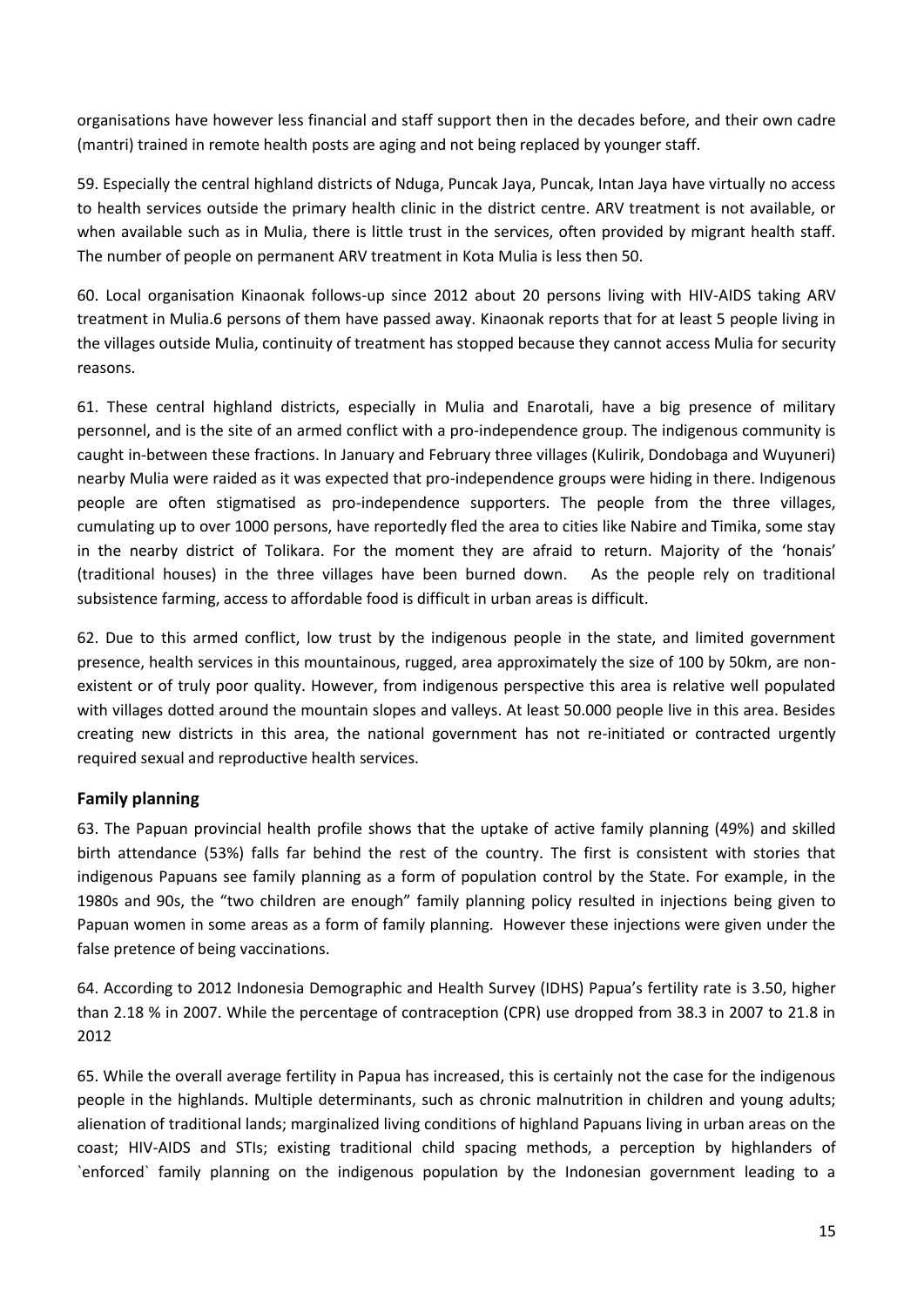demographic deficit (43% of the current population in Papua province has an indigenous Papuan background); lead to a low fertility rate and low uptake of family planning (whether injections, tablets or condoms). An unpublished survey by the Catholic Church in Jayawijaya early 90´s estimated a fertility rate of 1.14 for the Papuan population. Current fertility rates are unknown, as the national health survey does not disaggregate data to ethnic background. The author roughly estimates that the fertility rate is somewhere between 1.5 and 1.8 child per adult woman for the Papuan people in the highlands. The government and family planning office have so far not been addressing these concerns. Their approach follows rather the national strategy of a `two children`, small healthy family. This program does not fit with the social-cultural reality of the highlanders and is hence for a large part ignored.

## **Maternal health**

66. The Indonesian demographic health survey 2012 indicates that for the two Papuan provinces maternal mortality is three times higher (112 vs 43/100.000 births) than in the rest of the country, while skilled attendance during pregnancy and birth is about 30% lower than in the rest of the country. In Papua, 40 % of babies were delivered by a skilled provider: in Jakarta, the rate was 99 %. In Papua, 27% of babies were delivered in a health facility; in Jakarta, the rate was 96 %.

67. Skilled attendance during pregnancy and deliveries drops under 10% in the highlands. A program by the Indonesian government and supported by the World Bank (2001-2003) to train and deploy village midwives in remote areas has not shown a long term impact. After the program and incentives for the midwives ended, most of them left the villages. The creation of new districts has only aggravated the problem, with many health posts in reality not operating. This means that immunization, growth and weight monitoring for under five, ante- and postnatal care, detection of risk factors for delivery, not or infrequent functions in the rural villages. These services do exists to an extend in the health centers in the urban areas, but are mainly visited by migrants and urban residents. Papuan highland woman rarely deliver in health centers, for several socio-cultural reasons, and often even not deliver in the traditional hut. They rather deliver in the forest or nearby the gardens, with sometimes support of a traditional midwife. As many young pregnant women might deliver at a young age (14-16 years), are chronic malnourished, having anaemia, and lack minerals and vitamins, they face more often complications during childbirth. This might lead to pre-term delivery, small birth weight of the child and hemorrhagic bleeding and collapse, retention of the placenta, leading to sepsis.

68. When women do rarely reach a clinic for emergency obstetric care, they come in a late, serious stage. Emergency obstetric care is, besides Wamena´s general hospital, non-existent. Stocks of partum stimulating medication (such as Oxyticine that stimulates contraction of the uterus) are left unused, out of cold chain, in the warehouses of primary health clinics and hospitals. C-Section is not possible in most district hospitals (except Wamena) because anaesthetic facilities are not present. Another observation is that midwifes and doctors in the clinics wait for the women to come to deliver, rather them helping them to deliver at home. In one such rare occasion where author was present, the (migrant) doctor did not want to give contraction stimulating medicine, because she was afraid that if that would lead to complications or stillbirth, the local family would blame her. This aspect of trust and blame is another reason why only limited births are attended in the highlands. Consecutively the maternal mortality rate in the highlands is considerably higher than the 112 deaths/100.000 births as stated in the official figures. The government has in the highlands not further initiated a social-cultural sensitive service that provides skilled birth attendance directly in the women's villages.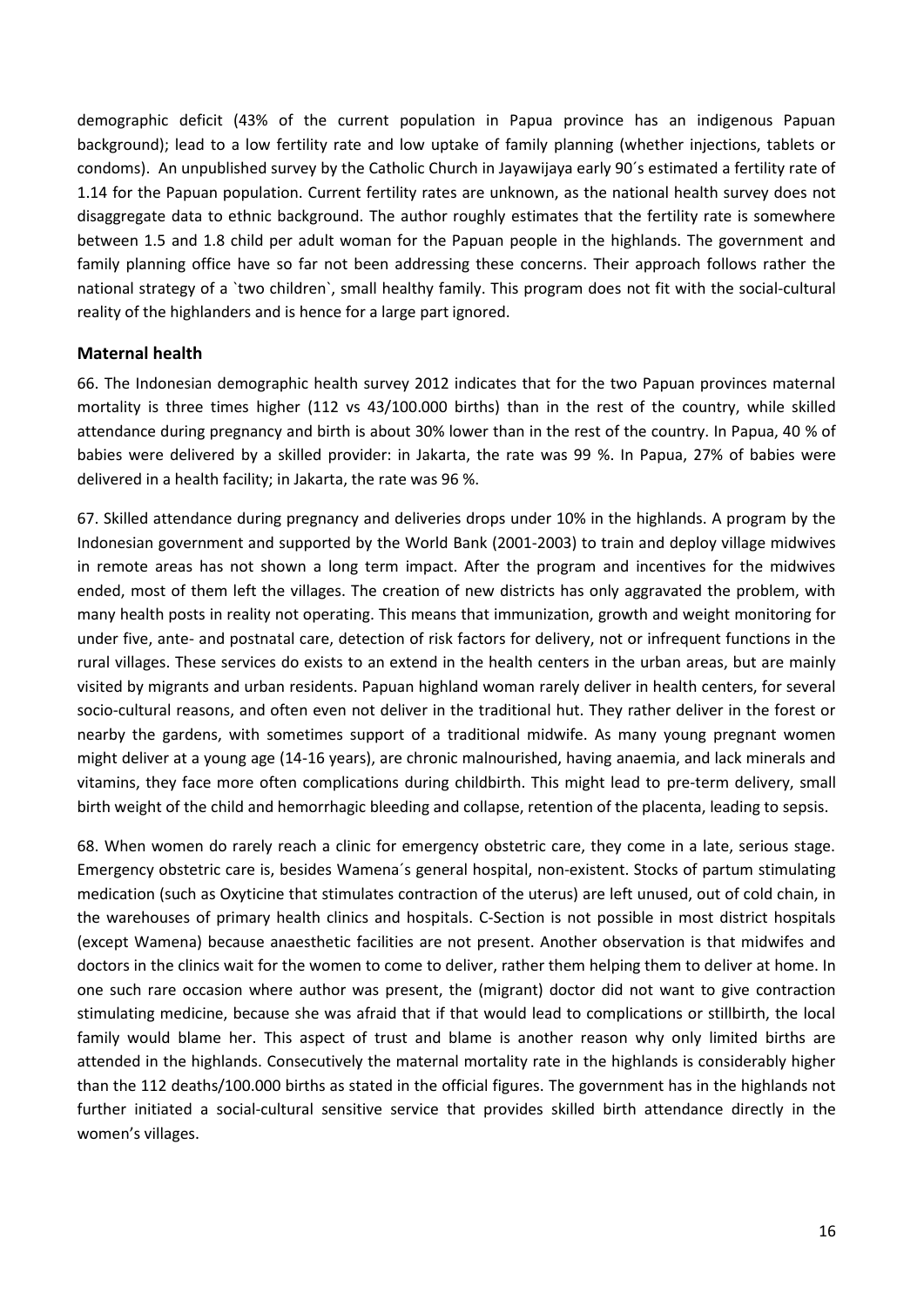### **69. Recommendations:**

- **1. The Government of Indonesia should monitor, evaluate, and intermediate the execution of failing health services in the highland districts. It should not come with more funds, migrant staff or new programs. The national health authorities should hold the districts accountable regarding the responsibility towards its citizens to provide essential health services. The current laissez fare attitude by the government legitimizes the poor functioning of the health services. If needed the government should hold health district authorities juridical accountable for the (mis-)allocation of health funds provided by special autonomy.**
- **2. The Government of Indonesia should in its demographic and health service statics disaggregate data for different ethnic groups, such as non-Papuan and Papuan inhabitants. These data would bring insight on existing health inequalities, and would be a basis for a specific provincial Papuan health strategy where challenges such as HIV/AIDS, sexual and reproductive health, substance abuse, human resource challenges, can be addressed, programmed and funded.**
- **3. The governments is required to install a health policy forum at provincial or highland district level, where participatory policy making can be made, with direct input from the communities, so that their grievances, expectations, and solutions can be elicited for a future health strategy.**

*Issue 29: Please provide information on the measures taken to ensure access to adequate mental health treatment and care.*

70. In the highlands, formal mental health care is not available. From the formal governmental health staff, there is no one specialized in mental health treatment and care, whether it's from a medical, nursing or psycho-social perspective. An urgent, and very evident issue, is the amount of drunken indigenous young men visible in the streets and markets of Wamena and Enarotali (Paniai), playing gambling games. Younger children roam the streets of Wamena, sniffing glue (Aibon).These youngsters are unemployed, come from the rural areas to the city. They do not fit in the traditional values anymore, but cannot cope with the modern economy either. There a hundreds of these youngsters in the highlands, and many of them also come to the cities on the coast. This `lost generation` requires urgent attention and care, and besides a bit of attention by church organizations. There is nowhere they can go to. One hears every now and then of Papuan people dying because they drink polluted, self-distilled, alcohol with a high percentage. Psychosocial rehabilitation of substance abuse services, rooted in customary values and principles are urgently needed. This area (mental health and substance addiction) is a neglected field of attention, not only in the highlands but all over Papua. Without going into detail, one realizes that is also related to the large amount of domestic violence that occurs in the population. An Australian study reported in 2013 that over 80% of Papuans that have sought refuge in Australia reported post traumatic stress disorders. The extend for the highlands is unknown, but with the rate of violence expected to be considerable.

### 71. **Recommendation**

**1. The government is recommended to urgently address the mental health and substance abuse challenges in the Papuan highlands. This can be done via cultural sensitive appropriate psychosocial services**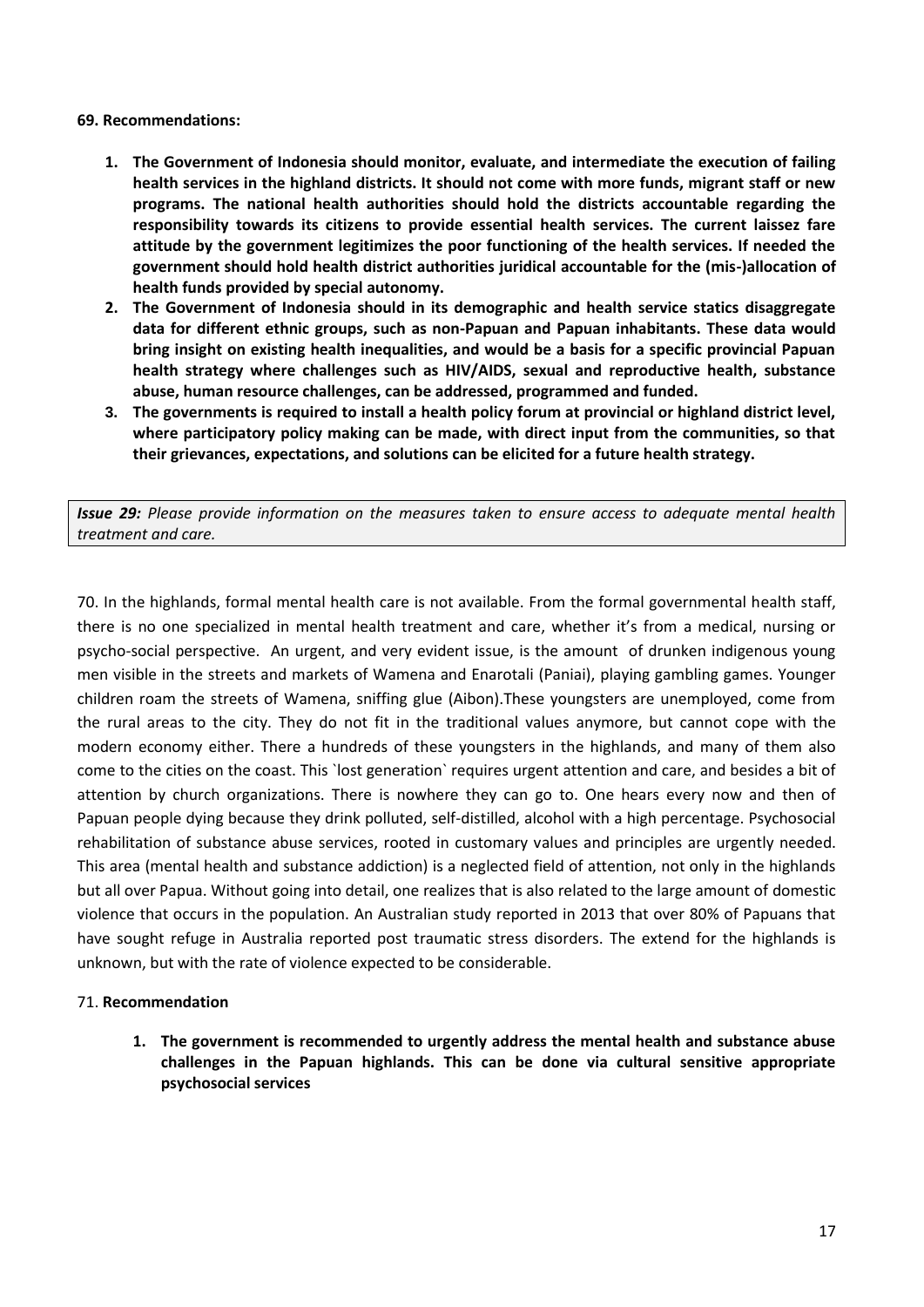# **Article 13 and 14 Right to Education**

*Issue 31. Please provide information on the impact of measures taken by the State party to improve access to and the quality of education in rural and other disadvantaged areas.*

72. There are concerns about the state of education in Papua, particularly in the mountain or remote areas such as Jayawijaya Regency, Star Mountains, Tolikara, Yahukimo, Mamberamo Raya, Yalimo, Lanny Jaya, Nduga, Central Mamberamo, Puncak Jaya, Puncak, Paniai, Intan Jaya, Dogiyai and Deiyai. The prevailing problems discussed below affect almost all elementary and junior high schools in indigenous villages. There, school hours are not applied according to the standard of school hours as mandated in educational regulations. Teachers are not living as expected in their assigned locations because of poor facilities in those rural areas. As a result of the resulting absence of teachers, students are not able to read, write or and count. These problems also exist in senior high schools. Even in the few Papuan local universities a considerable amount of teachers are not present at work.

## **Educational Standards**

73. The School participation rate, literacy and enrolment ratio in Papua remains well below the Indonesian national standard.<sup>22</sup> This is despite the allocation of funds for education under the Special Autonomy provision for the Provinces of Papua and West Papua. The government's policy to establish School Operational Assistance (*Bantuan Operasional Sekolah/BOS)* under the government regulation No. 17/2010 on Educational Management and Operational the Presidential Decree No. 48/2008 on Education Funding was meant to improve the access to quality basic education for the poor, people living in rural and remote areas as well as conflicted areas such as in Papua. However, securing access to the promised funds is often not easy and as a result many schools continue operating under poor conditions.<sup>23</sup>

74. Until 2013, the findings of past education sector evaluations have not been taken into account. Already in 2009, the then- Governor of the Papua Province, Mr. Barnabas Suebu, together with the representatives of religious partnership groups, during a visit to Berlin raised the following challenges regarding education in Papua. While these problems were understood by the provincial government, they have to date failed to address them.

75. When measured under national and international standards, primary and secondary schools in Papua are at very low level. Experts talk about affected students as being a "lost generation." There are various reasons behind this: (a) there is no supervision of schools by the Education and Teaching Office, especially at the district level; (b) the currently used curriculum is the national curriculum which is not at all in accordance with the students' daily lives in the rural or mountain areas, or coastal villages; (c) teachers are not encouraged to adjust their subject material to fit better with the local environment and there is lack of innovation on the part of teachers because of the absence of regular in-service teacher training to improve their capacity. With the proliferation of administrative regions, many teachers have left their jobs and entered local government administration, as heads of district or sub-districts, resulting in the significant shortage of teachers in these areas; (d) Insufficient infrastructure in rural areas, such as poor schools or housing facilities for teachers, expensive transportation, and wages not being paid regularly, disappoint and

<sup>22&</sup>lt;br><sup>22</sup> The Indonesian National Government Bureau of Statistics <u>http://www.bps.go.id/eng/menutab.php?kat=1&tabel=1&id\_subyek=28</u> accessed on 4 October 2013

<sup>23</sup> *Human Rights in West Papua 2013 ,* International Coaltion for Papaua and Franciscans International (2013).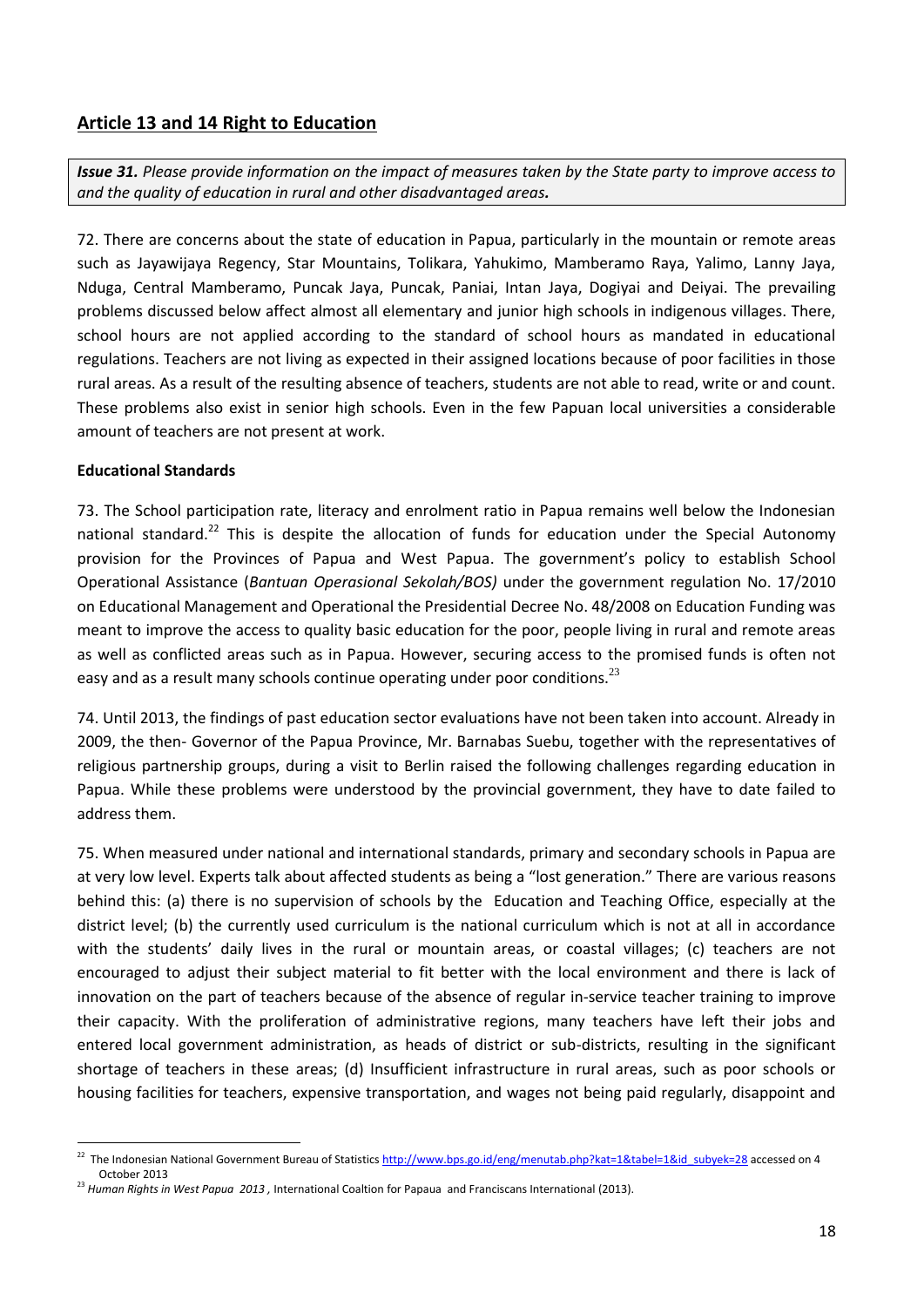discourage teachers from fulfilling their duties responsibly. They then often leave their supposed place of work and move to the cities.

## **Example: Koromboi village**

76. In Koromboi village, Rainbawi district, Yapen Islands Regency, 63 students are in enrolled in one of the 6th grade classes of the elementary school. The students come from two villages around the Sewenui district and the Kororompui village. The school facilities both for students and teachers are not comparable with more advanced schools in the district or province capital cities. School supplies, such as notebooks, school uniforms, and shoes, are not available because the village community cannot afford to buy them. Most of the teachers live in Serui city, which is a six-hour ferry trip away from their school. Only occasionally do they make the effort to travel to the remote school, leading to them being absent from their work most of the time. As a result, teaching and classes are not running. There is no supervision of the teacher's attendance by the district Education Office.

## **Curriculum**

77. The development of local curricula which could present teaching subjects that are adjusted to indigenous culture and include local wisdom, is not considered as an innovative teaching style. In the past, boarding school dormitories in the Papuan capital had caretakers that would bring students from different regions together to create a feeling of unity and ensure that young students - from the age of 13 - are getting ageappropriate care and supervision. Within the recent development activities on boarding schools, regencies have only constructed buildings in the provincial capital without providing care and maintenance for minors. The regency-managed dormitory system leads to tribal separation and, in the absence of proper care, young students face serious problems coping with urban life. Seeing them as education development projects, cities and districts are allocating funds for the construction of more boarding schools and dormitories, rather than allocating funds to improve school standards locally.

78. Education expertise and experience developed by religious institutions run by churches have always made an important contribution to the education sector. However, this expertise and background, in particular with regard to running effective curricula with teachers being available at their place of work, is not taken into account in the current development plans for education in Papua.

## **79. Recommendations:**

- **1. The Government of Indonesia should ensure the improvement of the quality of education in the disadvantaged areas, especially in the rural and mountain areas in the Provinces of Papua and West Papua by providing direct support for the schools and students through the School Operational Assistance (***Bantuan Operasional Sekolah/BOS***) and monitoring its implementation, both in public and private schools.**
- **2. The Government of Indonesia should ensure that the school curricula should be adapted to the local needs of the students by including the especially in the indigenous peoples area such as in the provinces of Papua and West Papua.**